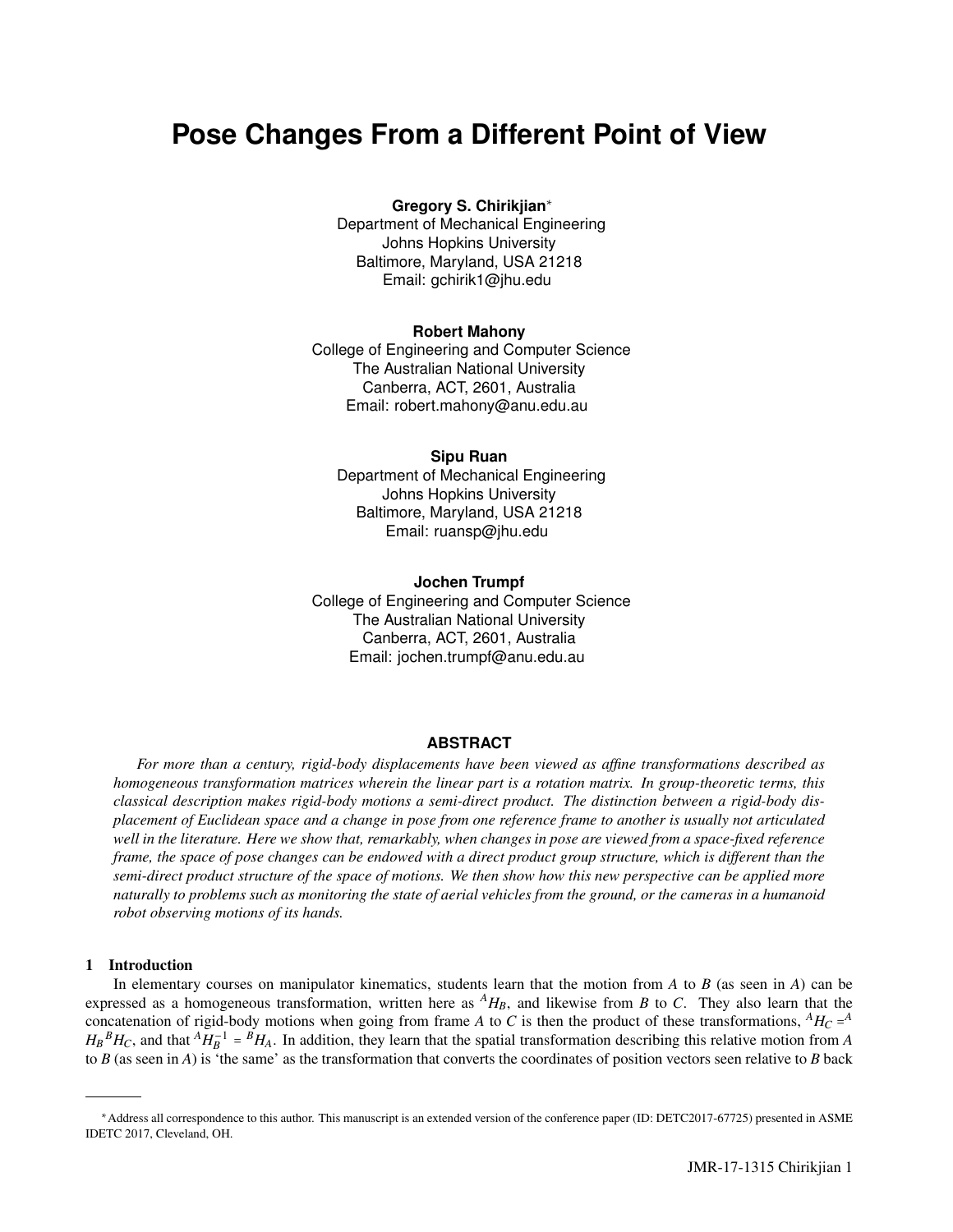

Fig. 1: Demonstrating the three frame scenario with a separate observer frame *O* for a Humanoid Robot

into the coordinates of the same positions as seen in *A*. This is a natural description of motion for serial kinematic structures, as put forth in [14]. This sequential mechanical view of kinematics has proved its worth over many years, however, it is inherently based on a confounding of the role of coordinates and spatial transformations.

In this paper we consider the question of how to properly model motion between two poses when considered from a third point of view corresponding to an observer. This scenario is depicted in the context of a humanoid robot in Fig. 1 in which frames *A* and *B* describe the pose of the robot's hand at two different times, and *O* is the frame attached to the head where the visual sensors of the robot are placed. A similar scenario arises in the ground-based remote control of aerial vehicles, in which case *O* would be the ground frame. A key contribution of the paper is to show that (at least in many robotics applications) such motion should not be modelled as a Euclidean motion of space, but rather as a translation and rotation of the frame *A* (representing an initial pose) to move it to the position and orientation of frame *B* (representing a final pose) *without moving the whole of space along with the frame*. To make this point, we argue that motion (either a Euclidean motion or a pose change) should be modelled by a group action acting on an appropriate space representing the poses. The group associated with rigid-body or Euclidean motion is the Special Euclidean group SE(3) and it acts on points in Euclidean 3-space.When a frame of reference *A* is fixed to Euclidean space, then a Euclidean motion of space will carry the frame along with it to a new location and orientation characterised by a second frame *B*. It is well known that the change in position and orientation from frame *A* to frame *B* fully characterizes the Euclidean motion of space, however, it is less well known that its expression in terms of a homogeneous transformation  $^{A}H_{B}$  is dependent on the observer. In particular, we show that when this Euclidean motion is expressed from the point of view of a separate observer *O*, the resulting element of the matrix group SE(3) *is not* the same element that would be obtained if the observer is located at the origin of frame *A*, the classical formulation of Euclidean motion in robotics.

We go on to consider the action of a different group, the *pose change group*, on the space of poses (represented by frames). The pose change group, PCG(3), is the direct product of the Special Orthogonal group SO(3) and the additive translation group  $\mathbb{R}^3$ . To emphasize the difference to the Special Euclidean group we initially use pairs  $(R, t)$  of rotations *R* and translations t to describe both groups so that the difference in the group laws becomes immediately apparent. We illustrate how the direct-product group structure articulated here results in geodesics on pose space that can be more natural in some trajectory-generation applications. We believe that this observation has significant implications in modelling, path planning and control for pose change when observed from a position that is not the pose itself.

Perhaps the closest work to ours in the recent literature is that in [1], which introduces the *cross-motion-invariant* group, *CMI*(3). This is a direct product of the unit quaternions (or equivalently  $Spin(3)$ ) and  $\mathbb{R}^3$ . The motivations of that work and of ours are significantly different for two reasons: (i) in [1] the goal is a reformulation of classical *invariant descriptions* of Euclidean motions using *CMI*(3) in place of *SE*(3), whereas our goal is not that at all – we introduce a formulation for describing pose changes that *varies with the perspective of an observer*; (ii) In [1], there are no three-index quantities defined or used, whereas in our formulation three-index quantities figure prominently. Moreover, we show that the purpose of the pose change group, PCG(3), is not to describe Euclidean motions. To emphasize this point, we disambiguate four concepts that are often conflated: poses, coordinate transformations, pose changes, and Euclidean motions by explaining what the differences between these concepts are.

The remainder of the paper is structured as follows. First, the traditional view of Euclidean motions as elements of the group *SE*(3) is reviewed. We then review the mathematics of coordinate changes, which is known in kinematics but is more often used in computer vision. We then review elements of screw theory, focusing on the screw parameters of Euclidean motions that are invariant under coordinate changes (or changes in perspective). Then we take a mathematical view to explain the differences between spaces of poses, pose changes, Euclidean motions, and coordinate transformations, all of which are different mathematical objects that get conflated in the robot kinematics literature. The paper concludes with an application of the new view of pose changes to a trajectory generation problem.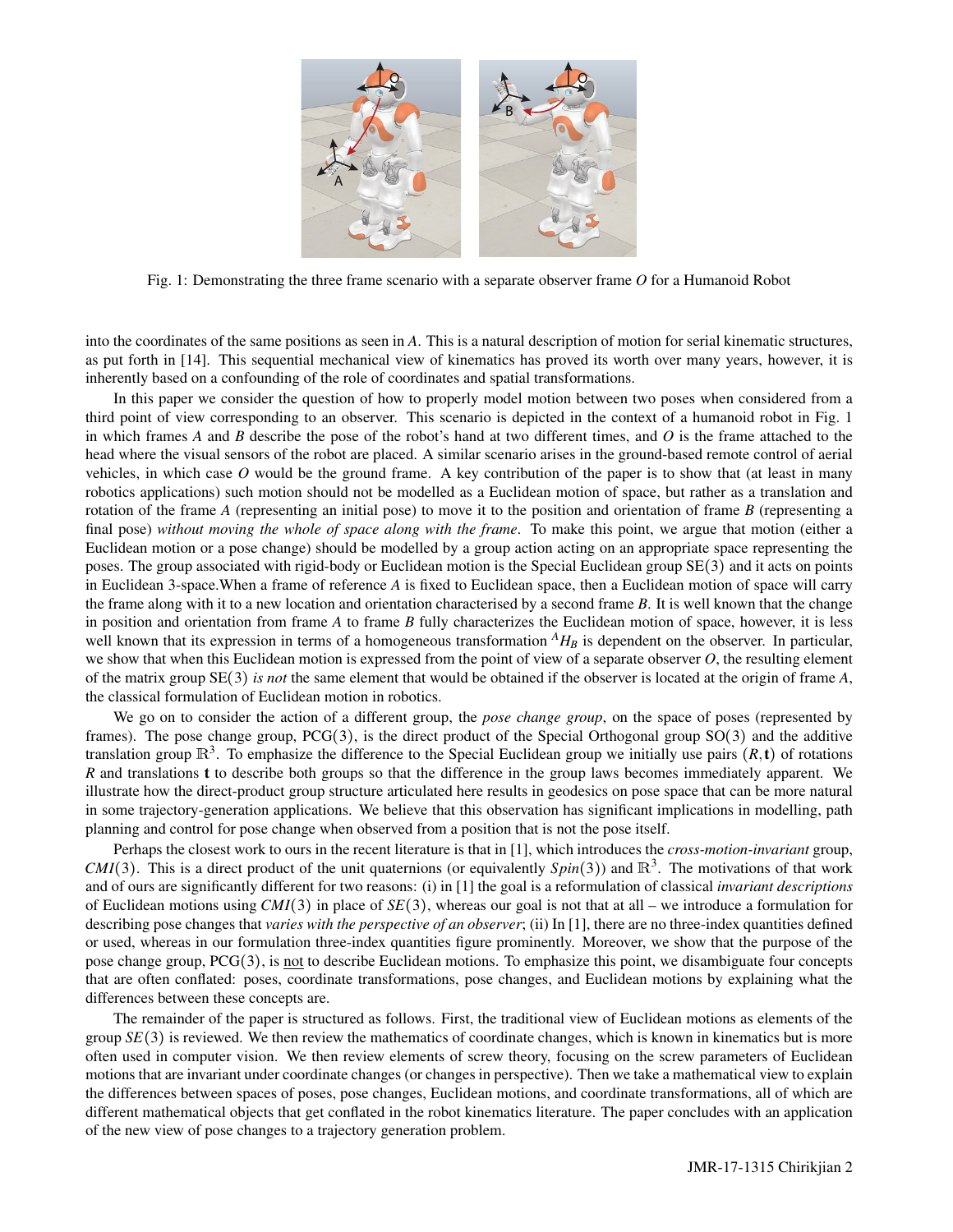## 2 The Traditional View

The literature on kinematics is vast and spans multiple centuries. The earliest, and most fundamental, work on kinematics was formulated in a coordinate-free setting both for pure rotations [8, 16, 30] and full Euclidean motions [6, 9]. Such formulations were put forth in an era in which the computational benefits of coordinates had not yet been realized. But this also endows such works with an elegance that is sometimes lacking in recent work. Modern treatments of kinematics can be found in [2, 4, 7, 18, 19, 26, 27, 29, 32]. A mainstay of robot kinematics is screw theory, which is described in detail in works including [5, 12, 13, 24, 31]. The part of this paper that reviews the group-theoretic and screw-theoretic aspects of Euclidean motions follows that in [10].

The group of rigid-body motions,  $SE(3)$ , consists of pairs  $(R, t)$  where  $R \in SO(3)$  is a *rotation*, and  $t \in \mathbb{R}^3$  is a *translation*. The group law is

$$
(R_1, \mathbf{t}_1) \circ (R_2, \mathbf{t}_2) = (R_1 R_2, R_1 \mathbf{t}_2 + \mathbf{t}_1). \tag{1}
$$

From this law, and the fact that the identity element is  $(I, 0)$ , it follows that the inverse of a rigid-body displacement is

$$
(R,\mathbf{t})^{-1}=(R,-R^T\mathbf{t})
$$

where *T* denotes the transpose of a matrix.

Given a point  $\mathbf{x} \in \mathbb{R}^3$ , an element  $(R, \mathbf{t}) \in SE(3)$  acts as

$$
(R, \mathbf{t}) \cdot \mathbf{x} = R\mathbf{x} + \mathbf{t},\tag{2}
$$

and this satisfies the definition of a (left) *group action*. That is,

$$
((R_1, t_1) \circ (R_2, t_2)) \cdot x = (R_1, t_1) \cdot ((R_2, t_2) \cdot x)
$$

and

$$
(I, \mathbf{0}) \cdot \mathbf{x} = \mathbf{x}.
$$

Written slightly more abstractly, if  $(G, \circ)$  is a group and *X* is a set, then  $(G, \circ)$  is said to act on *X* if there is an operation  $\cdot$  (called an 'action'), such that for the group identity  $e \in G$  and every pair  $g_1, g_2 \in G$  we have

$$
e \cdot x = x \quad \text{and} \quad (g_1 \circ g_2) \cdot x = g_1 \cdot (g_2 \cdot x) \in X. \tag{3}
$$

Homogeneous transformation matrices of the form

$$
H(R, \mathbf{t}) = \begin{pmatrix} R & \mathbf{t} \\ \mathbf{0}^T & 1 \end{pmatrix} . \tag{4}
$$

are traditionally used to represent rigid-body displacements [7, 14, 26]. It is easy to see by the rules of matrix multiplication and the composition rule for rigid-body motions that

$$
H((R_1, \mathbf{t}_1) \circ (R_2, \mathbf{t}_2)) = H(R_1, \mathbf{t}_1) H(R_2, \mathbf{t}_2).
$$

Likewise, the inverse of a homogeneous transformation matrix represents the inverse of a motion:

$$
H((R, t)^{-1}) = [H(R, t)]^{-1}.
$$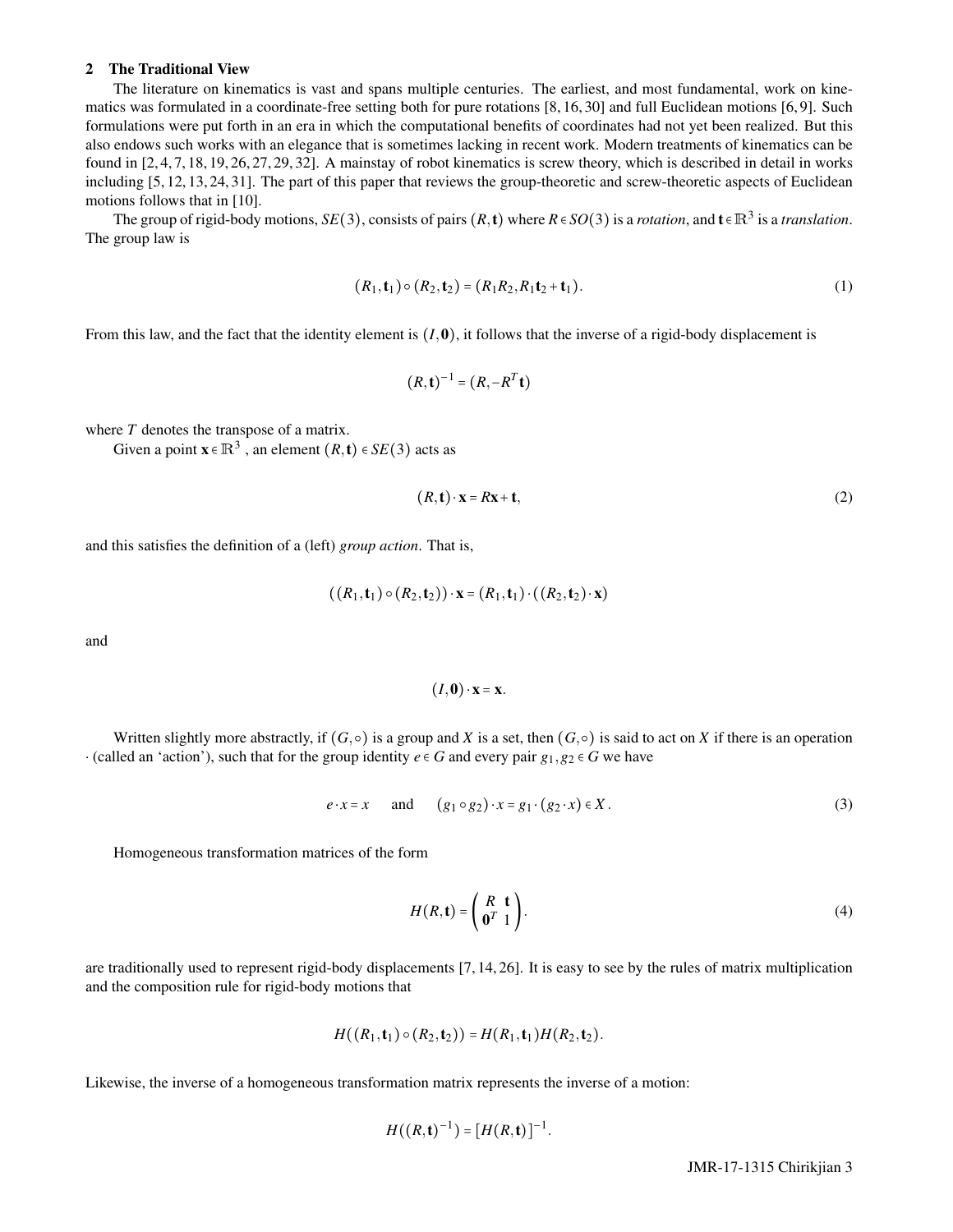In this notation, vectors in  $\mathbb{R}^3$  are augmented by appending a "1" to form a vector

$$
X = \begin{pmatrix} \mathbf{x} \\ 1 \end{pmatrix},\tag{5}
$$

and this preserves the properties of the group action, computed as a matrix vector product.

As a prelude to what follows, consider labeled reference frames and the Euclidean composition of motions

$$
H(^{A}_{A}R_{B}, ^{A}_{A}t_{B})H(^{B}_{B}R_{C}, ^{B}_{B}t_{C}) = H(^{A}_{A}R_{B}^{B}_{B}R_{C}, ^{A}_{A}R_{B}^{B}_{B}t_{C} + ^{A}_{A}t_{B})
$$
(6)

where the superscipt denotes the frame in which motions are described, and the subscripts denote the location of frames before and after the motion is applied. The result of the above equation is then  $H(A^A R_C, A^A C)$ . But since  $A^A R_B B^B C = A^A C$ , it follows that for translations it is possible to write

$$
{}^A_A\mathbf{t}_C = {}^A_A\mathbf{t}_B + {}^A_B\mathbf{t}_C.
$$

This elementary and well-known statement will be of use later when everything is observed from a different frame, *O*.

#### 3 Difference Between Pose, Coordinate Transforms, Pose Changes, and Euclidean Motions

A *Euclidean motion* is a handedness-preserving isometry of Euclidean space. Such motions can be described using the group-theoretic tools in the previous section. Under the action of a Euclidean motion, all points in Euclidean space move as a single rigid-body. A Euclidean motion that takes frame *A* to frame *B* is a well-defined object even without introducing any coordinates or a frame of reference in which to observe the motion.

A *pose* is different than a Euclidean motion in that it describes a position and orientation (or frame) in space. Simply put, if a (right-handed) frame is marked on Euclidean space, the result is a pose. Such a pose (or a set of poses) can exist as a geometric construction without coordinates.

A *change of pose* is a conversion of one pose into another. For example, given a moving finite rigid body with a body-fixed reference frame, the reference frame is initially at one pose at the initial time and then it is at another pose at a subsequent time. We emphasize that this is different than a Euclidean motion where a copy of the whole of Euclidean space attached to the body moves with it and maps back into itself as the body undergoes the motion.

Once a global reference frame is established, then both poses and Euclidean motions can be described using homogeneous matrices. Such matrices can also play a different role as *coordinate transformations* to describe the motion from different perspectives. That is, whereas the phenomena of Euclidean motions and pose changes are well defined regardless of how they are observed, when seeking to express such phenomena numerically, coordinate frames must be drawn both in the object that moves and in a fixed copy of Euclidean space. Coordinate transformations then describe two distinctly different changes in perspective: (1) changes in the space-fixed reference frame in which motions and poses are described; (2) changes in the way reference frames are attached to moving bodies.

The following section describes in precise mathematical terms how coordinate changes affect the homogeneous transformations describing Euclidean motions.

## 4 Conjugation and Change of View

The group-theoretic treatment reviewed in the previous sections uses "light" notation that suppresses information about which frames the displacements are viewed from. For example, the Cartesian coordinates of the position of a point in  $\mathbf{x} \in \mathbb{R}^n$ depend on which frame the point is viewed from.

To make this point clear we now introduce four frames of reference: O, A, B, and C, and use "heavy" notation. Then *<sup>O</sup>*x, <sup>A</sup>**x**, <sup>*B*</sup>**x**, <sup>*C*</sup>**x**, are the coordinates of **x** as seen in O, A, B, and C, respectively.<sup>1</sup> This much is common knowledge in the fields of Robotics, Mechanisms, and Computer Vision. What is less commonly known is that a *three-indexed* rigid-body motion of the form [34]

$$
{}_{A}^{O}H_{B} = H({}_{A}^{O}R_{B}, {}_{A}^{O}\mathbf{d}_{B})
$$
\n<sup>(7)</sup>

<sup>&</sup>lt;sup>1</sup>In linear algebra terms, this means that we select the origin of the respective frame as the zero point in our coordinates and the axes of the frame as a basis of the vector space describing linear translations of the origin.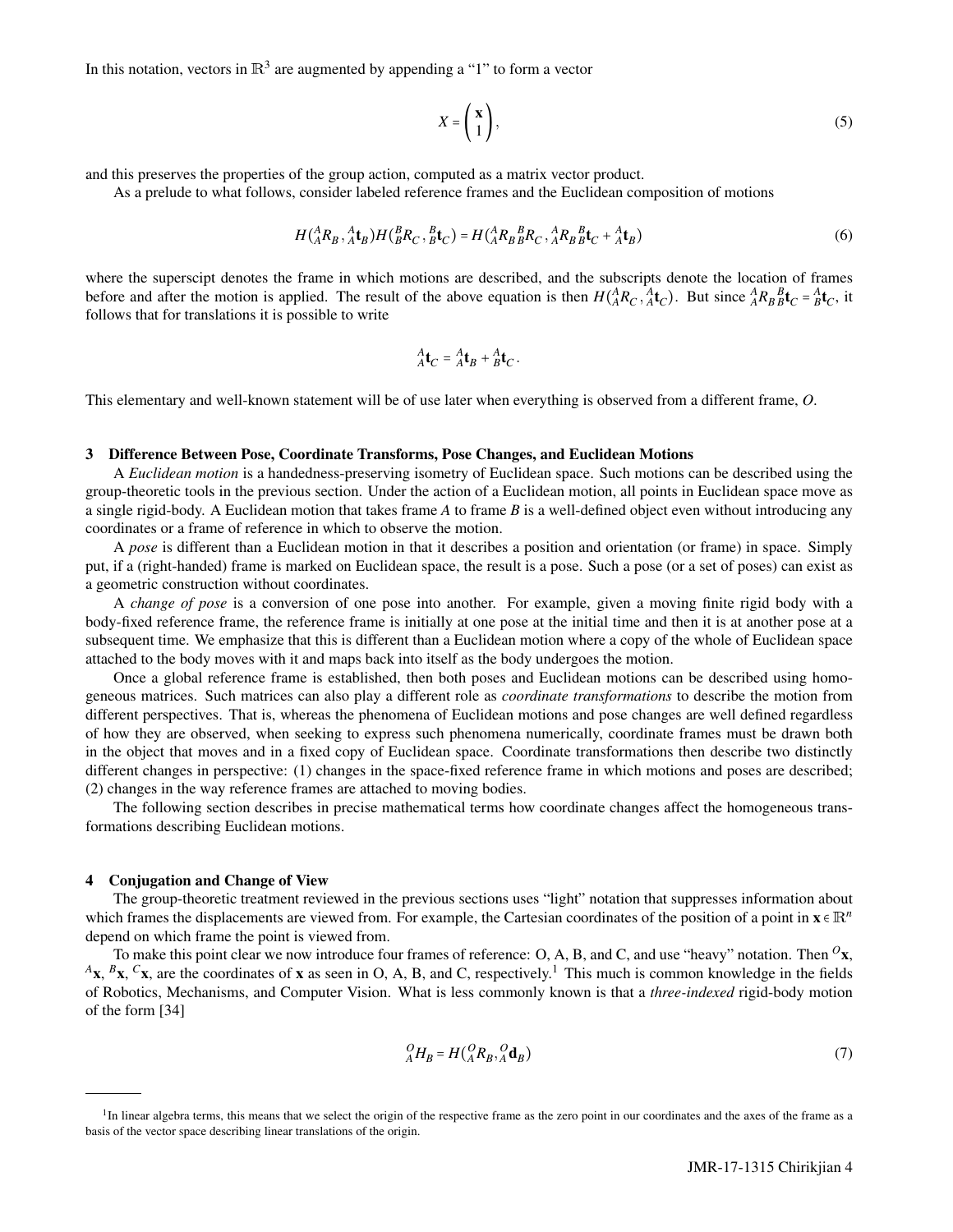

Fig. 2: Relationship between the frames *O*, *A*, *B* and *C*



Fig. 3: Translation Vectors  ${}^{O}_{O}t_A$ ,  ${}^{O}_{O}t_B$ ,  ${}^{O}_{O}t_C$ ,  ${}^{O}_{A}t_B$ ,  ${}^{O}_{B}t_C$ 

is required to avoid ambiguity when considering the rigid-body displacement from *A* to *B* as seen in *O*. Usually in robotics and mechanism kinematics  $^{A}_{A}H_{B}$  is considered, which allows for simpler notation such as  $^{A}H_{B}$ . But to make the fundamental points in this paper, we keep all three indices. Fig. 2 illustrates the various reference frames used throughout this paper.

Within the three frame context, traditional statements about the concatenation of reference frames such as

$$
{}^{A}H_{B}{}^{B}H_{C}={}^{A}H_{C}
$$

are instead written as

$$
{}_{A}^{A}H_{B}{}_{B}^{B}H_{C} = {}_{A}^{A}H_{C}.\tag{8}
$$

Moreover, from Fig. 3 it is clear that translations viewed from the same reference frame can all be related by traditional vector arithmetic. For example,

$$
{}_{A}^{O}\mathbf{t}_{B} = {}_{O}^{O}\mathbf{t}_{B} - {}_{O}^{O}\mathbf{t}_{A} , {}_{B}^{O}\mathbf{t}_{C} = {}_{O}^{O}\mathbf{t}_{C} - {}_{O}^{O}\mathbf{t}_{B}
$$

and

$$
{}_{A}^{O}t_{C} = {}_{A}^{O}t_{B} + {}_{B}^{O}t_{C} = {}_{O}^{O}t_{C} - {}_{O}^{O}t_{A}.
$$
\n
$$
(9)
$$

This much is clear simply from classical vector arithmetic.

Another way to understand this is to simply observe that when performing the multiplication in (8), the resulting translation is

$$
{}^A_A\mathbf{t}_C = {}^A_A\mathbf{t}_B + {}^A_A R_B{}^B_B\mathbf{t}_C = {}^A_A\mathbf{t}_B + {}^A_B\mathbf{t}_C,
$$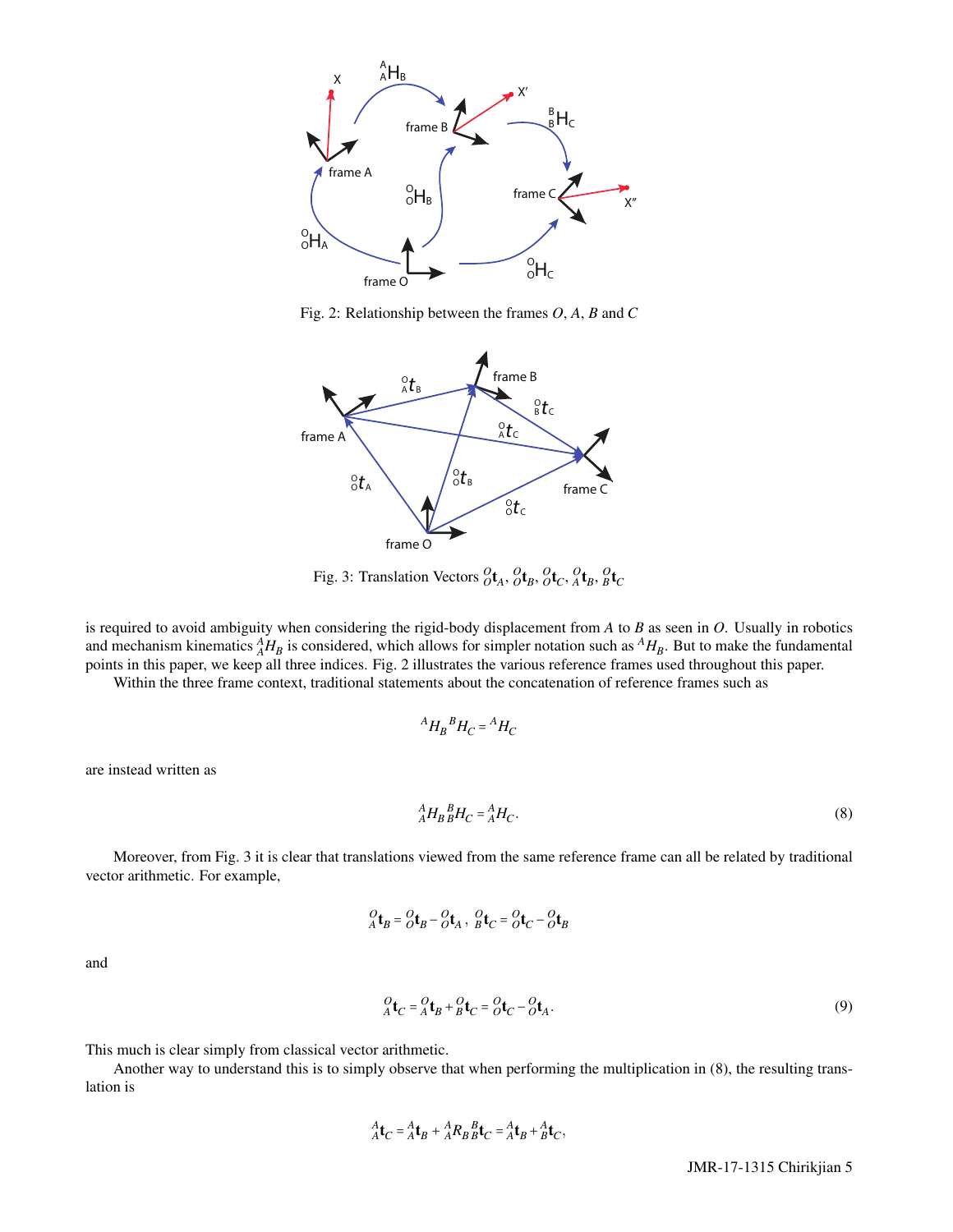which in turn can be converted to the first equality in (9) by pre-multiplication by  ${}_{O}^{O}R_{A}$ .

We have used the notation  ${}_{A}^{O}$ **d**<sub>B</sub> in Equation (7) to emphasize the fact that this vector is <u>not</u> the translation vector from the origin of frame *A* to the origin of frame *B* but rather the vector describing the displacement of the origin of frame *O* under the action of the Euclidean motion of space that is represented by  ${}_{A}^{O}H_{B}$ .

We now examine the relationship between  ${}_{A}^{O}H_{B}$ ,  ${}_{A}^{A}H_{B}$ , and  ${}_{O}^{O}H_{A}^{T}$ . Let x be a specific point in Euclidean space and let *X* be its description in homogeneous coordinates as in (5). The coordinates of this can be described in any reference frame. For example, if  $^AX$  is the homogeneous description of **x** as seen in frame A, then

$$
{}^O X = {}^O \mathcal{H}_A{}^A X.
$$

We have used the calligraphic notation  ${}^O\mathcal{H}_A$  to emphasize that in this context we are not considering a *Euclidean motion*  ${}^{O}H_A$  of space, indeed we are talking about a single fixed point in space **x**, but a *coordinate transformation* of how this point is represented by the entries of the vector *X*.

Alternatively, if this point is moved to a new point x ′ by the same Euclidean motion that moves frame *A* to frame *B*, then

$$
A X' = A H_B A X. \tag{10}
$$

This motion of the point  $x$  to the new point  $x'$  should not be confused with the coordinate change

$$
A X' = A \mathcal{H}_B B X'.
$$
\n<sup>(11)</sup>

The relationship that links these two equations is the fact that the coordinates of the points  $x$  and  $x'$  are the same when viewed in the correct reference frames, that is,

$$
{}^BX' = {}^AX,
$$

and that the matrix equation

$$
{}^{A}\mathcal{H}_{B} = {}^{A}_{A}H_{B} \tag{12}
$$

holds, i.e. both objects have the same numerical representation in the matrix group  $SE(3)$  although they have very different conceptual meanings. Indeed, this is where (8) comes from.

Expressions analogous to those above which involve the frame *O* include

$$
{}^O X' = {}^O_A H_B{}^O X \,, {}^O X = {}^O \mathcal{H}_A{}^A X = {}^O_A H_A{}^A X \,.
$$

Combining the above equations and localizing using the fact that  $x$  is an arbitrary point yields

$$
\rho_{A}^{O}H_{B} = {}^{O}\mathcal{H}_{A}{}^{A}_{A}H_{B}{}^{O}\mathcal{H}_{A}^{-1} = {}^{O}\mathcal{H}_{A}{}^{A}_{A}H_{B}{}^{O}\mathcal{H}_{A}^{-1}.
$$
\n(13)

Such conjugation/similarity transformations are well-known in kinematics [7, 22, 26, 33]. The three index notation used here is inspired by [34]. In the present context,  $^A_A H_B$  describes a Euclidean motion, whereas  $^O\mathcal{H}_A$  is a coordinate transformation whose matrix representation is the same as that of the Euclidean motion  $\partial H_A$ . The result of the conjugation in (13) is again a Euclidean motion, but now seen with respect to a different coordinate system.

Performing the matrix multiplications in (13) gives rotation and translation parts

$$
^O_A R_B = ^OOR_A \, ^A_A R_B \, ^OOR_A^{-1}
$$

and

$$
{}_{A}^{O}\mathbf{d}_{B} = \left(I - {}_{A}^{O}R_{B}\right) {}_{O}^{O}\mathbf{t}_{A} + {}_{A}^{O}\mathbf{t}_{B}
$$
\n
$$
\tag{14}
$$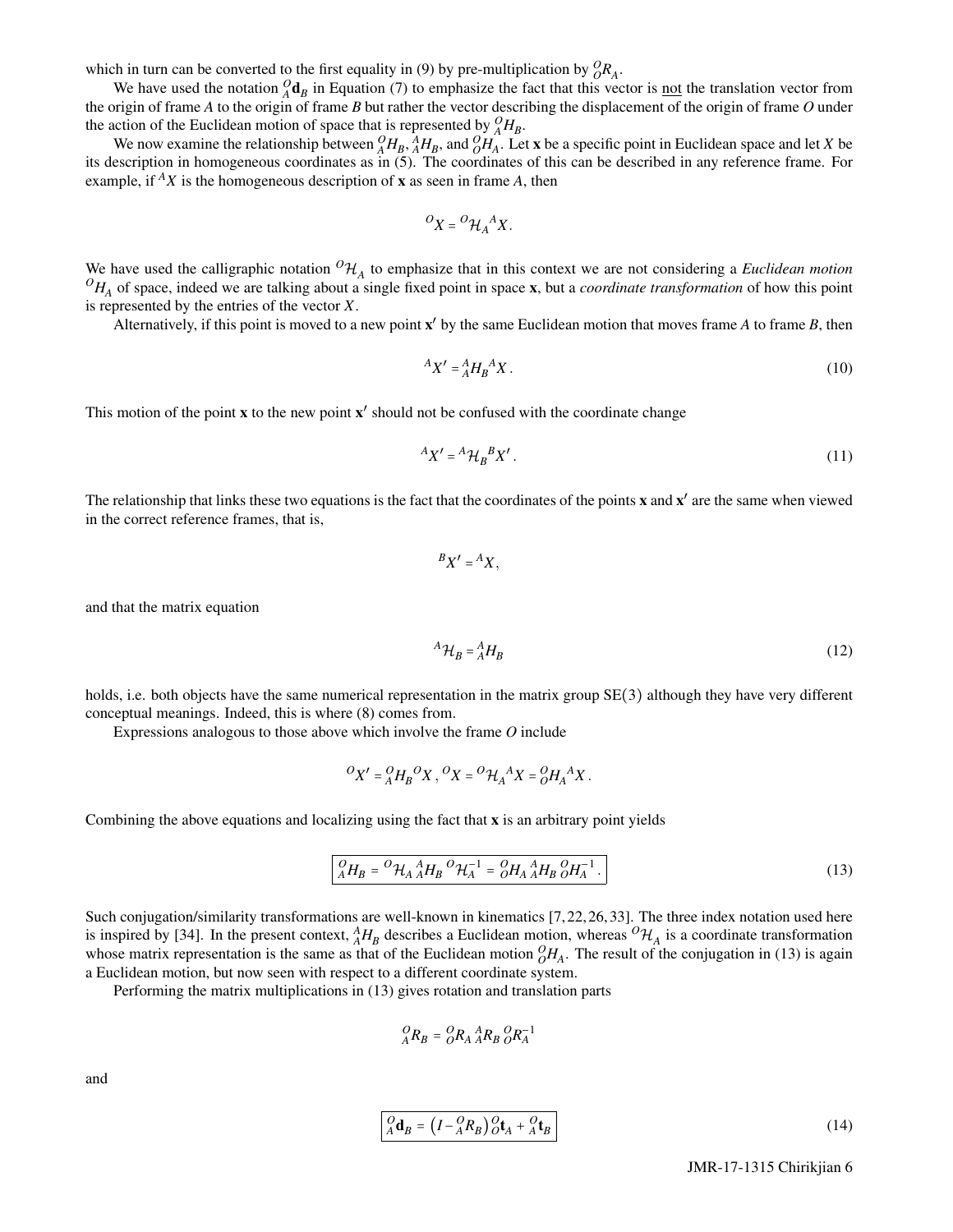where

$$
{}_{A}^{O}\mathbf{t}_{B} = {}_{O}^{O}R_{A}{}_{A}^{A}\mathbf{t}_{B}.
$$
 (15)

To clarify further the concept of a three-index translation vector, let x denote a point in space, which can be thought of as the origin of a reference frame *X*. Then, for example, the translation  ${}_{A}^{O}t_X$  is actually the position of **x** relative to the origin of *A*, but as seen from the orientation of *O*.

Note from (14) that

$$
\rho_A \mathbf{d}_B \neq {}^Q_A \mathbf{t}_B, \tag{16}
$$

To repeat what was stated earlier,  ${}_{A}^{O}t_{B}$  is the translation vector from the origin of frame *A* to the origin of frame *B* as seen in *O*, and  $_A^O$ **d**<sub>*B*</sub> is the vector describing the displacement of the origin of frame *O* under the action of the Euclidean motion of space that is represented by  ${}_{A}^{O}H_{B}$ . Therefore, it should be no surprise that these are not equal since they are two completely different things. But given  ${}_{A}^{A}\dot{H}_{B}$  and  ${}_{O}^{O}H_{A}$ , all the necessary information exists to interconvert between  ${}_{A}^{O}\mathbf{d}_{B}$  and  ${}_{A}^{O}\mathbf{t}_{B} = {}_{O}^{O}R_{A}{}_{A}{}_{A}{}_{B}$ .

It can also be shown that homogeneous transforms describing concatenated displacements  $A \to B \to C$  all observed from frame *O* can be written as<sup>2</sup>

$$
{}_{A}^{O}H_{C} = {}_{B}^{O}H_{C} {}_{A}^{O}H_{B}. \tag{17}
$$

Explicitly,

$$
_{B}^{O}H_{C\,A}^{O}H_{B}=\left( _{O}^{O}H_{B\,B}^{~~B}H_{C\,O}^{~~O}H_{B}^{-1}\right) \left( _{O}^{O}H_{A\,A}^{~~A}H_{B\,O}^{~~O}H_{A}^{-1}\right) .
$$

The parentheses are only for emphasis and can be removed. Then using the fact that

$$
^O_O\!H_B^{-1}\,^O_O\!H_A = ^A_A\!H_B^{-1}
$$

allows for the simplification

$$
{}_{B}^{O}H_{C\,A}^{O}H_{B} = {}_{O}^{O}H_{B\,B}^{B}H_{C\,O}^{O}H_{A}^{-1}.
$$

But premultiplying by  $I = {}_{O}^{O}H_{A} {}_{O}^{O}H_{A}^{-1}$  and using the fact that

$$
{}_{A}^{A}H_{B} = {}_{O}^{O}H_{A}^{-1} {}_{O}^{O}H_{B}
$$
\n
$$
\tag{18}
$$

gives

$$
{}^{\mathcal{O}}_B H_C{}^{\mathcal{O}}_A H_B = {}^{\mathcal{O}}_C H_A{}^A_A H_B{}^B_B H_C{}^{\mathcal{O}}_O H_A^{-1}.
$$

This, in combination with (8), gives (17).

As a consequence, the rotational parts of (17) follow as

$$
{}_{A}^{O}R_{C} = {}_{B}^{O}R_{C} {}_{A}^{O}R_{B}. \tag{19}
$$

We note in passing that substituting (18) into (13) gives

$$
^O_A H_B = ^O_O H_B ^O H_A^{-1}
$$
\n
$$
(20)
$$

 ${}^{2}$ The reader is invited to compare the order of terms in Equations (8) and (17). The latter is the usual linear algebra expression where matrix multiplication represents concatenation of affine maps given that all matrix representations are chosen with respect to the same basis. The former has no linear algebra equivalent and is specific to rigid body kinematics.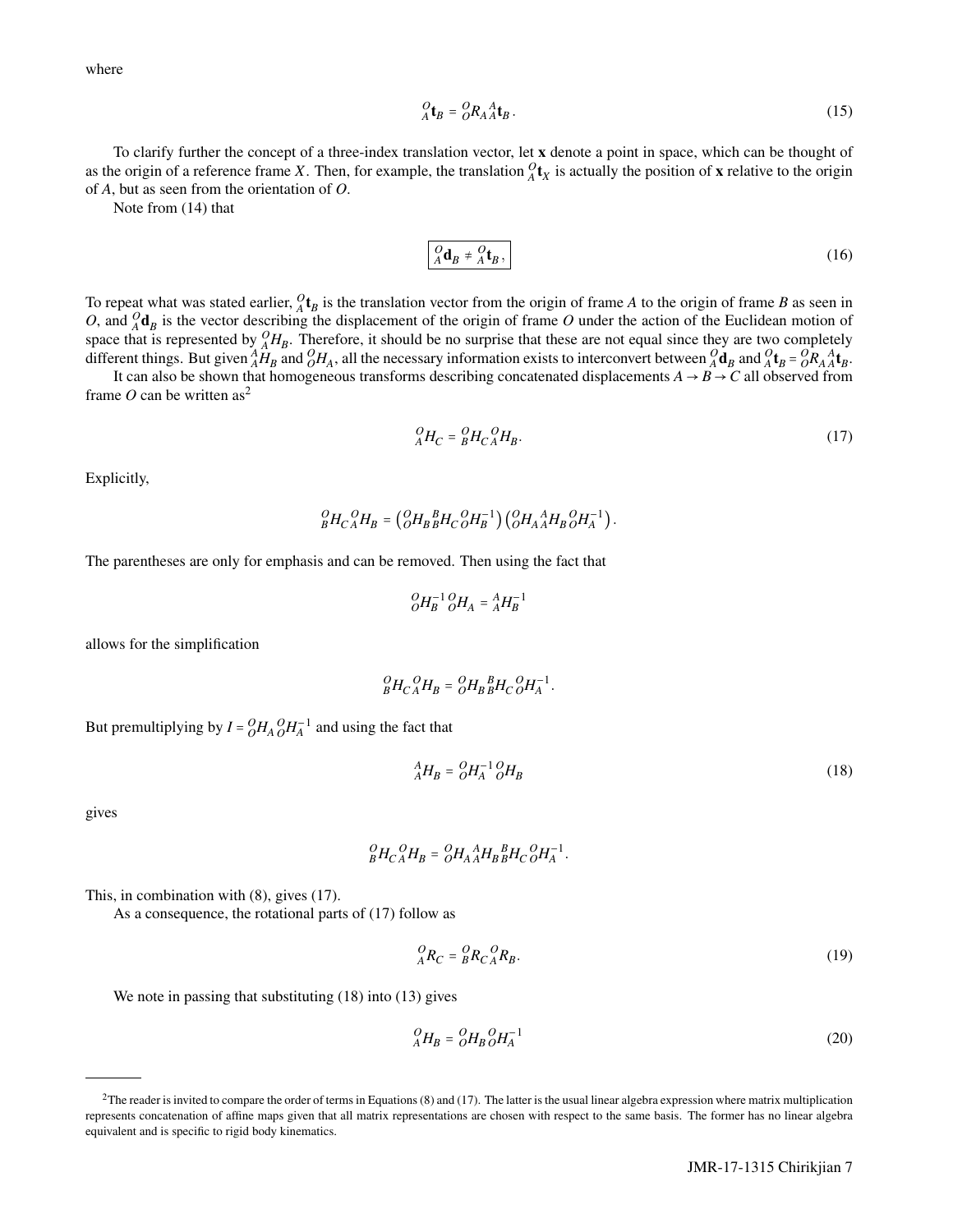These concepts are now demonstrated with concrete numerical examples in the planar case.

In Fig. 4, five planar reference frames are shown. Each can be described relative to the world frame, *W*, as an (*R*,t) pair of the form

$$
(R, \mathbf{t}) = \begin{pmatrix} \cos \theta & -\sin \theta & t_1 \\ \sin \theta & \cos \theta & t_2 \end{pmatrix},
$$

and the corresponding homogeneous transformation  $H(R, t) \in SE(2)$  is the 3×3 matrix padded by a third row of the form  $[0,0,1]$ . Explicitly,

$$
\left(\begin{matrix}W \\ W\end{matrix}\begin{matrix}W \\ W\end{matrix}\begin{matrix}W \\ W\end{matrix}\begin{matrix}W \\ W\end{matrix}\right) = \left(\begin{matrix}1 & 0 & 0 \\ 0 & 1 & 0\end{matrix}\right) ;
$$

$$
\left(\, {}_{W}^{W}R_{A}, {}_{W}^{W}\mathbf{t}_{A}\right)=\left(\begin{array}{cc} 1/\sqrt{2} & 1/\sqrt{2} & 1/\sqrt{2} \\ -1/\sqrt{2} & 1/\sqrt{2} & 1/\sqrt{2} \end{array}\right);
$$

$$
\left(\,W_{W}^{W}R_{B},\,W_{W}^{W}\mathbf{t}_{B}\right)=\left(\begin{array}{ccc}0&1&1\\-1&0&0\end{array}\right);
$$

$$
\left(\, _{W}^{W}R_{C}, {}^{W}_{W}\mathbf{t}_{C}\right) = \left(\, _{-1/\sqrt{2}}^{-1/\sqrt{2}} \quad _{-1/\sqrt{2}}^{-1/\sqrt{2}} \right);
$$

$$
\left(\begin{matrix}W_R\end{matrix}\right)_{W}W_{Q}=\begin{pmatrix}-1&0&0\\0&-1&-1\end{pmatrix}.
$$

The goal then becomes describing  $_A^*H_B$ ,  $_B^*H_C$ , and  $_A^*H_C$ , when  $* = W$  or *O*. Using usual *SE*(2) calculations, we can find from the above

$$
^{A}_{A}H_{B} = ^{W}_{W}H_{A}^{-1} {}^{W}_{W}H_{B}
$$
 and  $^{B}_{B}H_{C} = ^{W}_{W}H_{B}^{-1} {}^{W}_{W}H_{C}$ 

and from this

$$
{}_{A}^{A}H_{C} = {}_{W}^{W}H_{A}^{-1} {}_{W}^{W}H_{C} = {}_{A}^{A}H_{B} {}_{B}^{B}H_{C}
$$

as usual. Moroever,

$$
{}^{\mathcal{O}}_{{\mathcal{O}}}H_A = {}^W_W H_O^{-1} {}^W_W H_A.
$$

Three-index transforms from the perspective of *W* are obtained as

$$
{}_{A}^{W}H_{B} = {}_{W}^{W}H_{A} {}_{A}^{A}H_{B} {}_{W}^{W}H_{A}^{-1} = {}_{W}^{W}H_{B} {}_{W}^{W}H_{A}^{-1}
$$
\n(21)

and similarly,

$$
{}_{B}^{W}H_{C} = {}_{W}^{W}H_{C} {}_{W}^{W}H_{B}^{-1} \text{ and } {}_{A}^{W}H_{C} = {}_{W}^{W}H_{C} {}_{W}^{W}H_{A}^{-1}.
$$
 (22)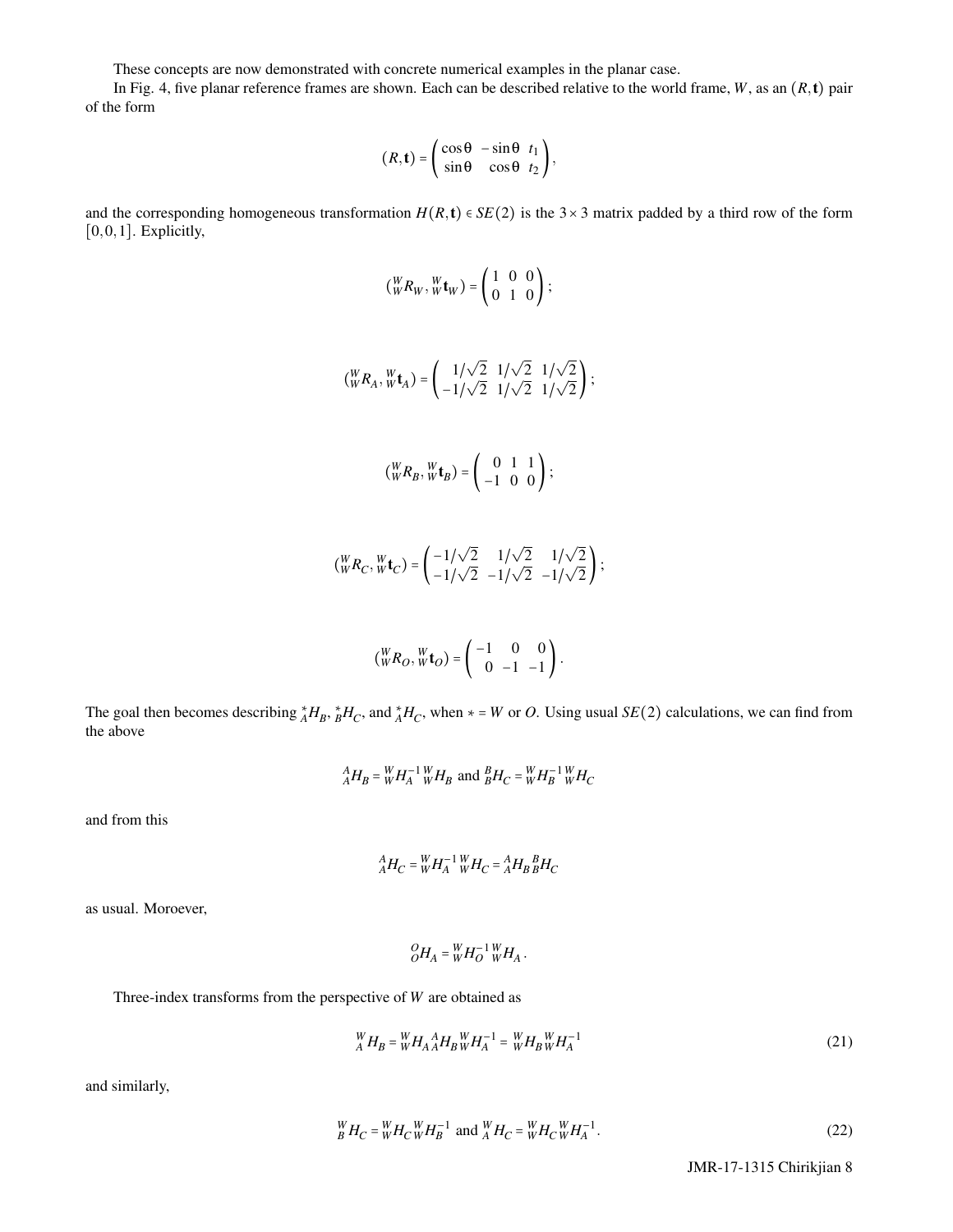

Fig. 4: Demonstration of the Difference Between  ${}^W_A\mathbf{d}_B$  and  ${}^W_A\mathbf{t}_B$ ,  ${}^W_B\mathbf{d}_C$  and  ${}^W_B\mathbf{t}_C$ ,  ${}^W_A\mathbf{d}_C$  and  ${}^W_A\mathbf{t}_C$  (Note that  ${}^W_A\mathbf{d}_B = {}^W_B\mathbf{d}_C = {}^W_A\mathbf{d}_C = \mathbf{0}$ ).

Clearly,

$$
{}_{A}^{W}H_{C} = {}_{B}^{W}H_{C} {}_{A}^{W}H_{B}.
$$

In this particular example,

$$
\begin{aligned} \left(\,_{A}^{A}R_{B}, \,_{A}^{A}\mathbf{t}_{B}\right) &= \left(\begin{array}{cc} 1/\sqrt{2} & 1/\sqrt{2} & 1/\sqrt{2} \\ -1/\sqrt{2} & 1/\sqrt{2} & 1/\sqrt{2} - 1 \end{array}\right); \\ \left(\,_{B}^{B}R_{C}, \,_{B}^{B}\mathbf{t}_{C}\right) &= \left(\begin{array}{cc} 1/\sqrt{2} & 1/\sqrt{2} & 1/\sqrt{2} - 1 \\ -1/\sqrt{2} & 1/\sqrt{2} & 1/\sqrt{2} \end{array}\right); \\ \left(\,_{A}^{A}R_{C}, \,_{A}^{A}\mathbf{t}_{C}\right) &= \left(\begin{array}{cc} 0 & 1 & 1 \\ -1 & 0 & -1 \end{array}\right); \end{aligned}
$$

$$
\begin{pmatrix} \mathcal{O}_{R_A}, \mathcal{O}_{\mathbf{t}_A} \end{pmatrix} = \begin{pmatrix} -1/\sqrt{2} & -1/\sqrt{2} & -1/\sqrt{2} \\ 1/\sqrt{2} & -1/\sqrt{2} & -1/\sqrt{2}-1 \end{pmatrix};
$$

The motions implied by these homogeneous transformations (which are equivalent to pose changes because the left-hand subscripts and superscripts match) are displayed with curved arrows in Fig. 4.

Direct evaluation of (21) and (22) gives

$$
\begin{pmatrix} W & R_B & W \\ A & R_B & A \end{pmatrix} = \begin{pmatrix} 1/\sqrt{2} & 1/\sqrt{2} & 0 \\ -1/\sqrt{2} & 1/\sqrt{2} & 0 \end{pmatrix};
$$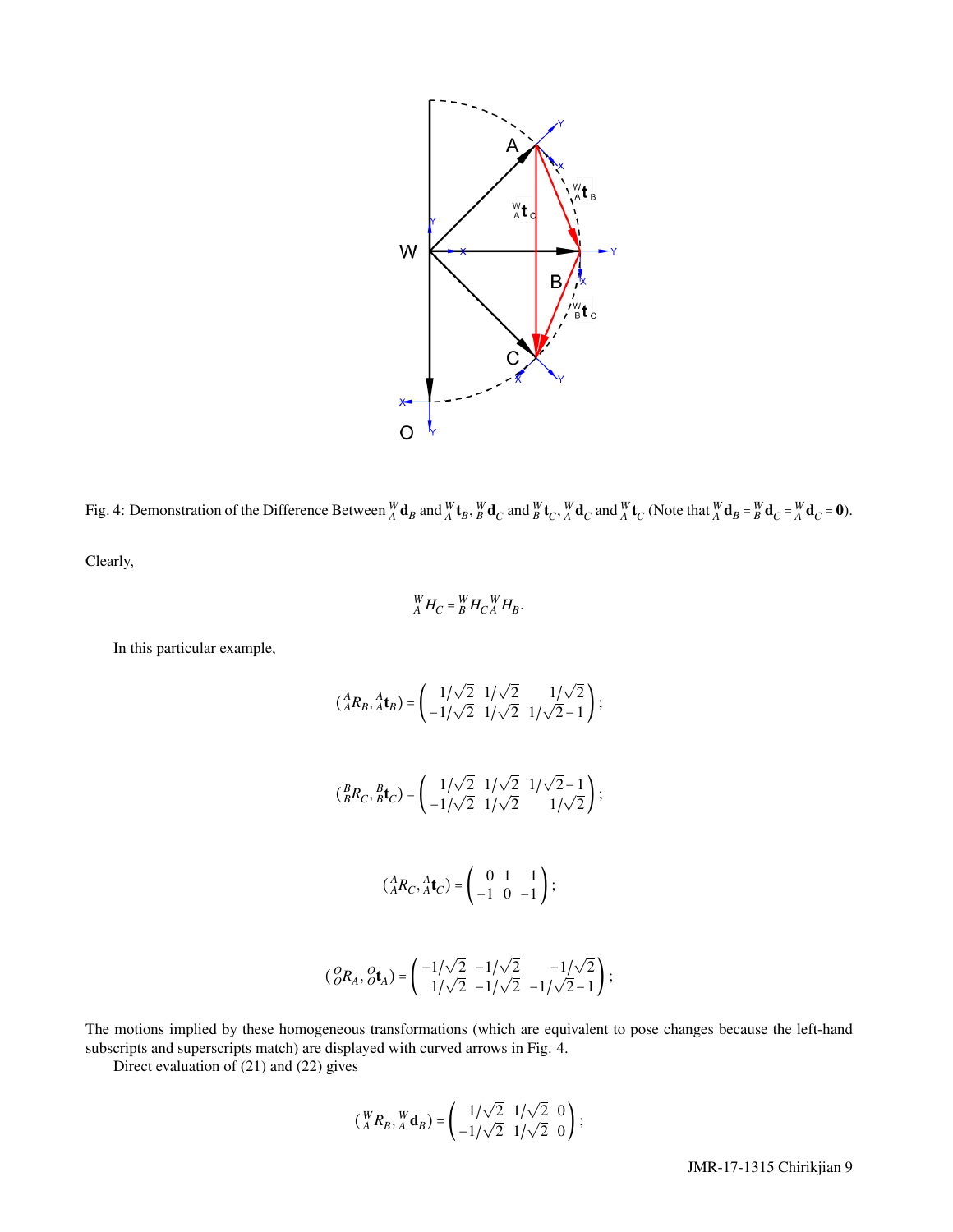$$
\left(\begin{smallmatrix} W & R \\ B & R & C \end{smallmatrix}, \begin{smallmatrix} W & \mathbf{d} \\ B & C \end{smallmatrix}\right) = \begin{pmatrix} 1/\sqrt{2} & 1/\sqrt{2} & 0 \\ -1/\sqrt{2} & 1/\sqrt{2} & 0 \end{pmatrix};
$$

$$
\begin{pmatrix} W & R \\ A & R & A \end{pmatrix} \mathbf{d}_C = \begin{pmatrix} 0 & 1 & 0 \\ -1 & 0 & 0 \end{pmatrix};
$$

From these, the translations  ${}^W_A \mathbf{d}_B$ ,  ${}^W_B \mathbf{d}_C$ , and  ${}^W_A \mathbf{d}_C$ , which are all zero, can be extracted directly. This should be no surprise because the Euclidean motion that moves the whole plane transforming *A* into *B* has a pole at the origin of *W*. The same is true for the motion that moves *B* to *C* and *A* to *C*.

In contrast, the translations

$$
W_{A} \mathbf{t}_{B} = \begin{pmatrix} 1 - 1/\sqrt{2} \\ -1/\sqrt{2} \end{pmatrix}
$$
  

$$
W_{B} \mathbf{t}_{C} = \begin{pmatrix} 1/\sqrt{2} - 1 \\ -1/\sqrt{2} \end{pmatrix}
$$
  

$$
W_{A} \mathbf{t}_{C} = \begin{pmatrix} 0 \\ -\sqrt{2} \end{pmatrix}
$$

are simply the vectors describing the relative positions of origins of the frames expressed in the orientation of *W*. It is not difficult to compute the homogenous transformations

$$
^O_A H_B = ^O_O H_A \, ^A_A H_B \, ^O_O H_A^{-1}
$$

and similarly for  ${}_{B}^{O}H_{C}$  and  ${}_{A}^{O}H_{C}$ . From these the translation parts of these homogeneous transformation,  ${}_{A}^{O}d_{B}$ ,  ${}_{B}^{O}d_{C}$ , and  ${}_{A}^{O}d_{C}$ , can be extracted. and it can be verified that (13) holds. Explicitly,

$$
{}_{A}^{O} \mathbf{d}_{B} = \begin{pmatrix} 1/\sqrt{2} \\ 1/\sqrt{2} - 1 \end{pmatrix};
$$
  

$$
{}_{B}^{O} \mathbf{d}_{C} = \begin{pmatrix} 1/\sqrt{2} \\ 1/\sqrt{2} - 1 \end{pmatrix};
$$

$$
{}_{A}^{O}\mathbf{d}_{C}=\left(\begin{array}{c}1\\-1\end{array}\right)
$$

and these vectors are displayed on Fig. 5 together with the vectors

$$
Q_{A} \mathbf{t}_{B} = \begin{pmatrix} 1/\sqrt{2} - 1 \\ 1/\sqrt{2} \end{pmatrix};
$$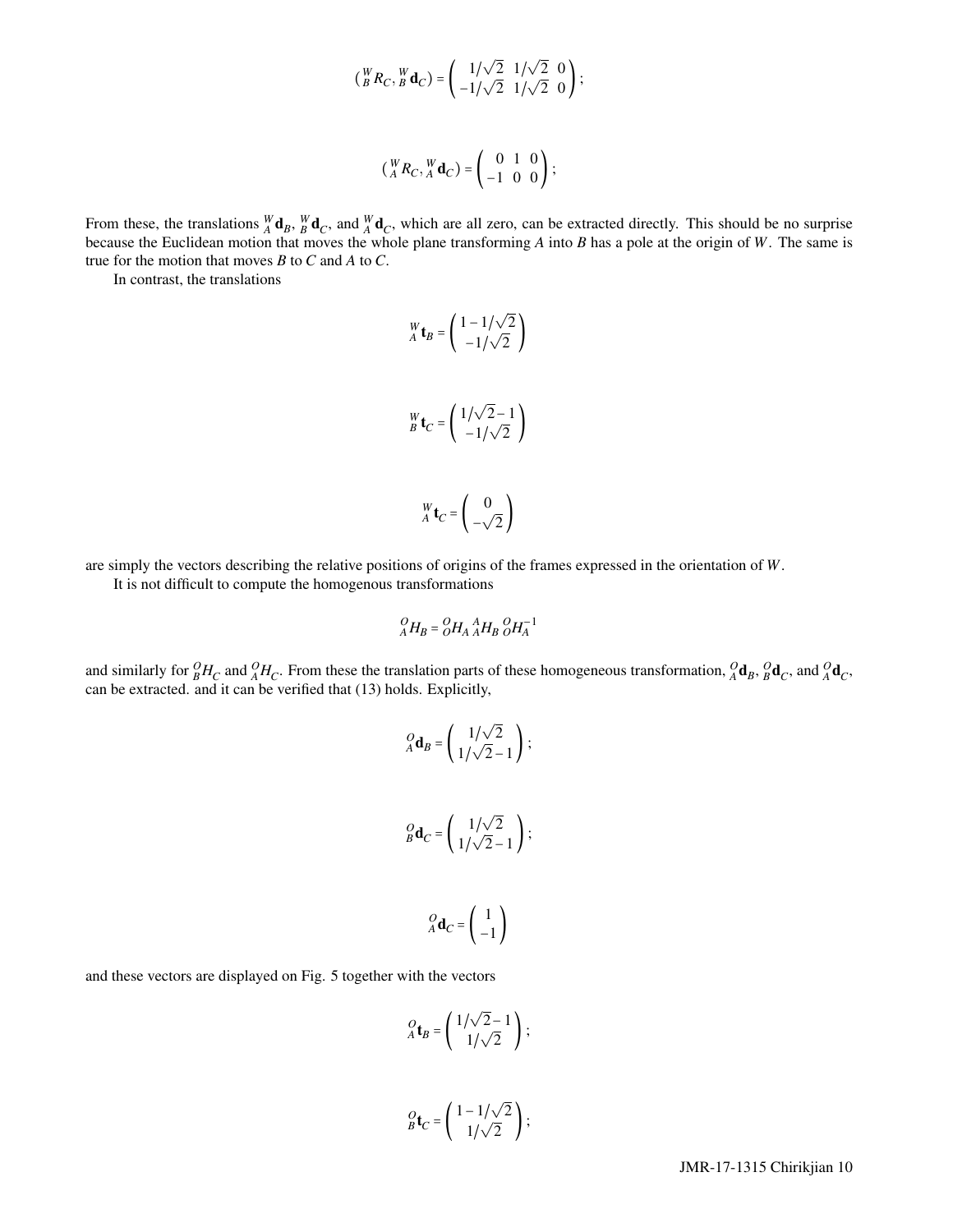

Fig. 5: Demonstration of  ${}_{A}^{O}$ **d**<sub>*B*</sub>,  ${}_{B}^{O}$ **d**<sub>*C*</sub>,  ${}_{A}^{O}$ **d**<sub>*C*</sub> and  ${}_{A}^{O}$ **t**<sub>*B*</sub>,  ${}_{B}^{O}$ **t**<sub>*C*</sub>,  ${}_{A}^{O}$ **t**<sub>*C*</sub>.

$$
{}_{A}^{O}\mathbf{t}_{C}=\left(\begin{array}{c} 0\\ \sqrt{2} \end{array}\right).
$$

This figure is Fig. 4 rotated 180 degrees around the origin of the world frame *W* to make it easier to visually inspect that the coordinates in the above vectors (as described in O) are plausible.

Clearly the  ${}_{A}^{O}$ **d**<sub>*B*</sub> is not the translation from *A* to *B* as described from the perspective of *O*, but  ${}_{A}^{O}$ **t**<sub>*B*</sub> is. And similarly for the other transformations. What this means is that using the mathematical apparatus designed to describe Euclidean motions is not the appropriate one for describing pose changes in the special case when the left sub- and super-scripts do not match. This is what motivates the development of the formulation in this paper. Clearly, the translations expressed in terms of numerical components above simply add as  ${}_{A}^{O}$ **t**<sub>*B*</sub> +  ${}_{B}^{O}$ **t**<sub>*C*</sub> =  ${}_{A}^{O}$ **t**<sub>*C*</sub> and they each point from the correct starting point to the correct final one.

### 5 Screw Parameters

According to Chasles' Theorem for finite displacements [9]: (1) Every motion of a rigid body can be considered as a translation in space and a rotation about a point; (2) Every spatial displacement of a rigid body can be equivalently affected by a single rotation about an axis and translation along the same axis.

This forms the foundation for Screw Theory, as developed in [5, 13, 15]. In screw theory, the axis in space is described by a line

$$
\mathbf{L}(t) = \mathbf{p} + t\mathbf{n}, \qquad \forall \qquad t \in \mathbb{R},
$$

where **n** is the unit vector pointing along the line and **p** is the unique vector pointing to the screw axis and intersecting it at a right angle. Therefore,  $\mathbf{p} \cdot \mathbf{n} = 0$ .

Any Euclidean motion viewed as a screw displacement can be expressed in terms of  $(n, p)$  and the motion parameters  $(\theta, d)$ , i.e., the angle of rotation and the distance travelled around/along **n**, is given as

$$
H(\mathbf{n}, \mathbf{p}, \theta, d) = \begin{pmatrix} e^{\theta \hat{\mathbf{n}}} & (\mathbb{I} - e^{\theta \hat{\mathbf{n}}}) \mathbf{p} + d\mathbf{n} \\ \mathbf{0}^T & 1 \end{pmatrix}
$$
(23)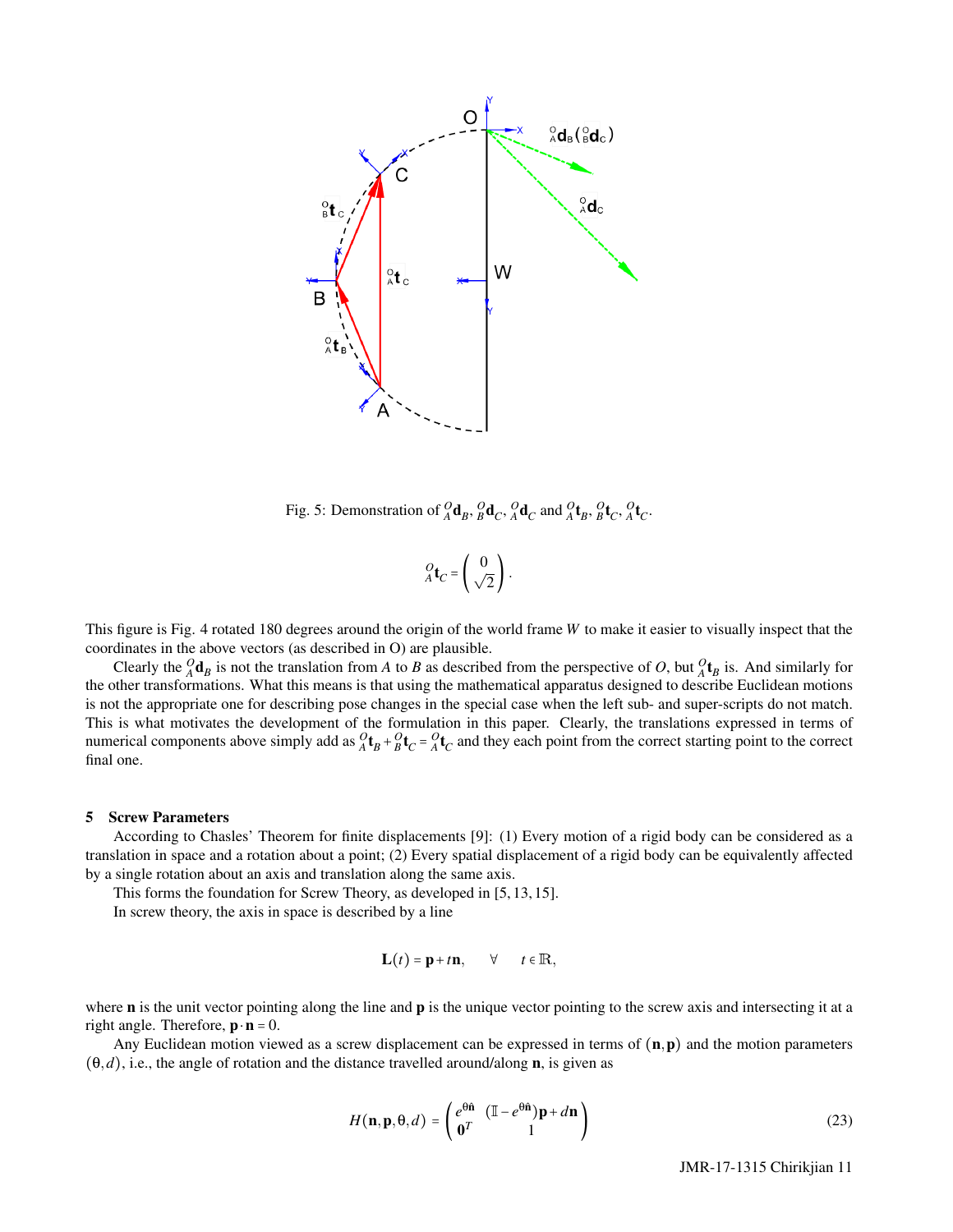where

$$
\hat{\mathbf{n}} = \begin{pmatrix} 0 & -n_3 & n_2 \\ n_3 & 0 & -n_1 \\ -n_2 & n_1 & 0 \end{pmatrix}
$$
 (24)

is the skew-symmetric matrix wherein  $n_1$ ,  $n_2$ , and  $n_3$  are the components of **n**.

The screw axis parameters  $(n, p)$  and motion parameters  $(\theta, d)$  can be extracted from a given rigid displacement  $(R, d)$ . Since this is widely known for pure rotations, half the problem is already solved, i.e., **n** and  $\theta$  are calculated from  $R = e^{\theta \hat{\bf{n}}}$  by using Euler's axis-angle expression

$$
e^{\theta \hat{\mathbf{n}}}=I+\sin\theta \hat{\mathbf{n}}+(1-\cos\theta)\hat{\mathbf{n}}^2
$$
\n(25)

and observing that

$$
tr(R) = 1 + 2\cos\theta \text{ and } R - R^T = 2\sin\theta \hat{\mathbf{n}},
$$
\n(26)

which can be solved for  $\theta$  and  $\hat{\bf{n}}$ , the skew-symmetric matrix associated with **n**. Since

$$
(\mathbb{I}-R)\mathbf{p} + d\mathbf{n} = \mathbf{d}
$$
 and  $\mathbf{p} \cdot \mathbf{n} = 0$ ,

it follows from  $\mathbf{n} \cdot e^{\theta \hat{\mathbf{n}}} \mathbf{p} = \mathbf{n} \cdot \mathbf{p} = 0$  that

$$
d = \mathbf{d} \cdot \mathbf{n}.\tag{27}
$$

It is known that θ and *d* are invariant under conjugation by arbitrary motions [10] and so the screw parameters ( $A$ θ $B$ ,  $A$  $d$ B) depend only on the two frames *A* and *B*. Interestingly, from (14) and (27) we have

$$
_{A}d_{B} = {}_{A}^{O} \mathbf{d}_{B} \cdot {}_{A}^{O} \mathbf{n}_{B} = {}_{A}^{O} \mathbf{t}_{B} \cdot {}_{A}^{O} \mathbf{n}_{B}. \tag{28}
$$

Therefore, the screw parameters  $(A\theta_B, Ad_B)$  that are invariant to the choice of *O* can be obtained either from  $^Q H_B$  =  $H(_{A}^{O}R_{B}, \, _{A}^{O}\mathbf{d}_{B})$  or from  $(_{A}^{O}R_{B}, \, _{A}^{O}\mathbf{t}_{B})$ .

#### 6 Describing Pose Changes as Direct Product Operations

An altogether different way to describe changes in pose is formulated in this section. Suppose we are sitting at a spacefixed frame *O* and we are watching frame *A* move to frame *B*. We will see the origin of *A* move to the origin of *B*. This gives the vector  ${}^O_A\mathbf{t}_B$ . Again, this is <u>not</u> the same as  ${}^O_A\mathbf{d}_B$ . Similarly, the rotational part of the displacement as seen from this reference frame will be of the form

$$
{}_{A}^{O}R_{B} = \exp\left(A\Theta_{B}{}_{A}^{O}\hat{\mathbf{n}}_{B}\right),\tag{29}
$$

which is evaluated using (25).

Here  $_A\theta_B$  does not depend on *O* because it is one of the conjugation-invariant quantities for *SE*(3) as discussed in Section 5. But the vector  ${}_{A}^{O}$ **n**<sub>B</sub> obviously does depend on the coordinate system from which it is viewed.

Since  ${}_{A}^{O}$ **n**<sub>B</sub> =  ${}_{O}^{O}$ **R**<sub>A</sub><sup>A</sup>**n**<sub>B</sub>, we can use the well-known fact that for any vector **s**  $\in \mathbb{R}^3$  and any rotation matrix  $Q \in SO(3)$ , the skew-symmetric matrix associated with *Q*s can be expressed as

$$
\widehat{Qs} = Q\hat{s}Q^T.
$$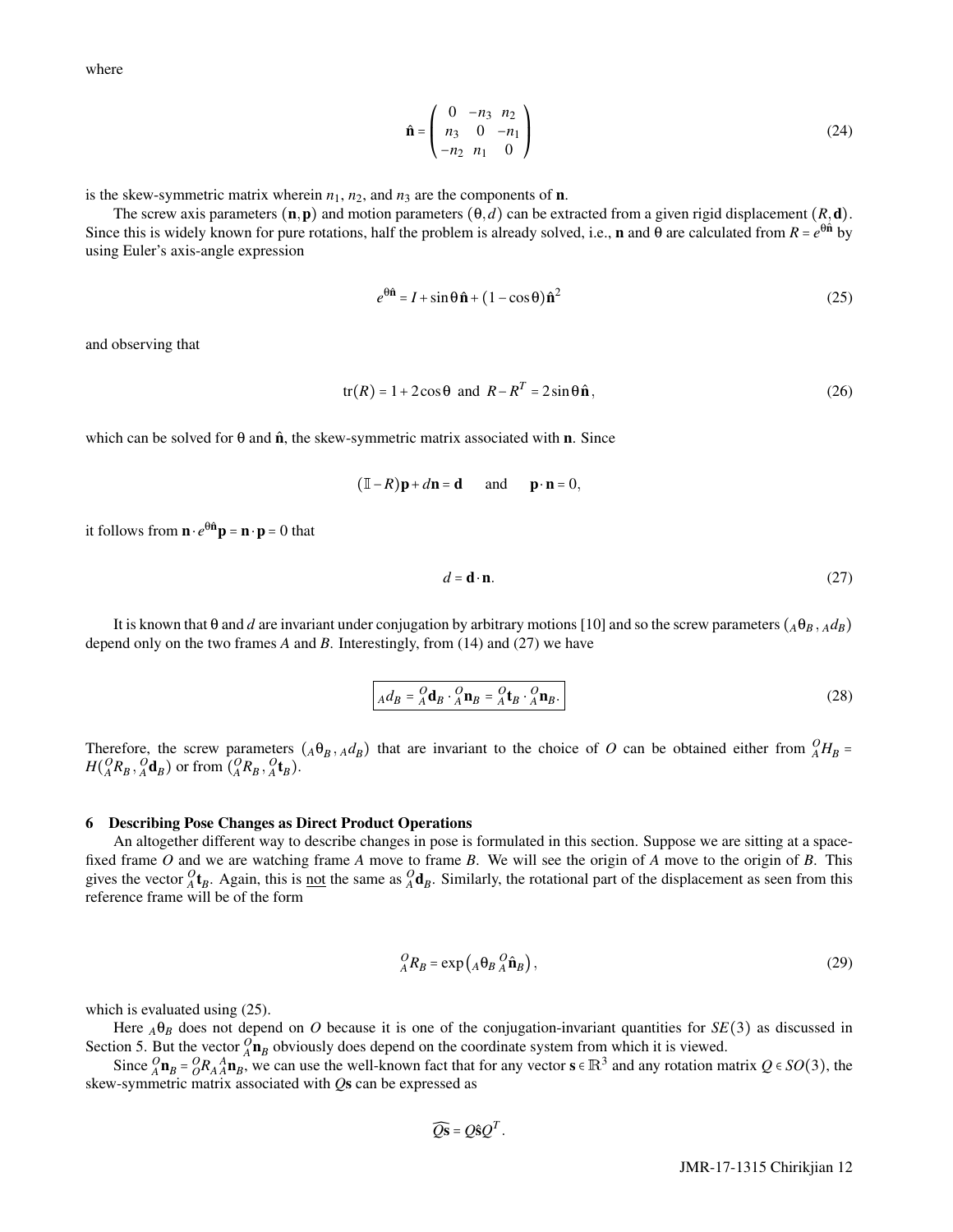Combining this with the general property of the matrix exponential that

$$
\exp(PSP^{-1}) = P \exp(S) P^{-1}
$$

(for any  $S, P \in \mathbb{R}^{n \times n}$  with *P* invertible) gives in the present case of *n* = 3 and  $Q^{-1} = Q^{T}$  that

$$
^O_A R_B = ^OOR_A \, ^A_A R_B \, ^O_{} R_A^T \,,
$$

where  $Q = {}_{O}^{O}R_{A}$  and  $S = {}_{A}^{O}P_{B}$   ${}_{A}^{O}P_{B}$ . This formula for  ${}_{A}^{O}R_{B}$  is just the rotational part of (13).

Given two rotation-translation pairs  $\binom{O}{A}R_B$ ,  $\binom{O}{A}t_B$  and  $\binom{O}{B}R_C$ ,  $\binom{O}{B}t_C$  (where the actual translations  $\binom{O}{A}t_B$  and  $\frac{O}{B}t_C$  are used instead of  ${}_{A}^{O}$ **d**<sub>*B*</sub> and  ${}_{B}^{O}$ **d**<sub>*C*</sub>), a simple rule for moving from *A* to *C* follows by combining (19) and (9). That is, the combination of

$$
{}_{A}^{O}R_{C} = {}_{B}^{O}R_{C} {}_{A}^{O}R_{B}
$$

and

$$
{}_{A}^{O}\mathbf{t}_{C} = {}_{B}^{O}\mathbf{t}_{C} + {}_{A}^{O}\mathbf{t}_{B}
$$

defines a *direct product* of the rotation and translation groups

$$
\begin{pmatrix}\nO_R C,\nO_4 t_C\n\end{pmatrix} =\n\begin{pmatrix}\nO_R C,\nO_4 t_C\n\end{pmatrix} \bullet\n\begin{pmatrix}\nO_R B,\nO_4 t_B\n\end{pmatrix}
$$
\n(30)

This direct product defines the *pose change group*:

$$
PCG(3) = SO(3) \times \mathbb{R}^3. \tag{31}
$$

## 6.1 Change of Observer Frame

An action of the pose change group  $PCG(3)$  on pose space can be defined as

$$
(Q,\xi) \odot (R,\mathbf{t}) \doteq (QRQ^{T}, Qt), \qquad (32)
$$

where  $(Q,\xi) \in PCG(3)$ . Note that the right hand side of (32) does not depend on  $\xi \in \mathbb{R}^3$ . In other words, the  $\mathbb{R}^3$  part of  $PCG(3) = SO(3) \times \mathbb{R}^3$  acts trivially. The action  $\odot$  is associated with a change of observer frame as follows.

If the motion from *A* to *B* is viewed from frame 1 rather than frame *O*, the resulting homogeneous transformation is

$$
{}_{A}^{1}H_{B} = {}_{O}^{O}H_{1}^{-1} {}_{A}^{O}H_{B} {}_{O}^{O}H_{1} .
$$
\n(33)

Obviously, as a consequence

$$
{}_{A}^{1}R_{B} = {}_{O}^{O}R_{1}^{T} {}_{A}^{O}R_{B} {}_{O}^{O}R_{1}, \qquad (34)
$$

which is also the rotational part of the pose change parameters resulting by changing the observer from *O* to 1. Fig. 6 shows how this change in the observer frame affects the observed motion.

A natural question to ask is how the translational part of the pose change parameters are affected by changing the observer from *O* to 1. One way to calculate this would be to first convert  $_A^O$  **t**<sub>*B*</sub> to  $_A^O$ **d**<sub>*B*</sub> and use similarity transformation. Then (33) could be calculated and then the resulting  $^{1}_{A}$ **d**<sub>*B*</sub> could be converted  $^{1}_{A}$ **t**<sub>*B*</sub>.

Rather than doing this, we can calculate a clean expression for  ${}^1_A t_B$  directly, cf. Fig. 7. Since

$$
{}_{A}^{1}\mathbf{t}_{B} = {}_{1}^{1}R_{A}{}_{A}^{A}\mathbf{t}_{B} \text{ and } {}_{A}^{O}\mathbf{t}_{B} = {}_{O}^{O}R_{A}{}_{A}^{A}\mathbf{t}_{B}
$$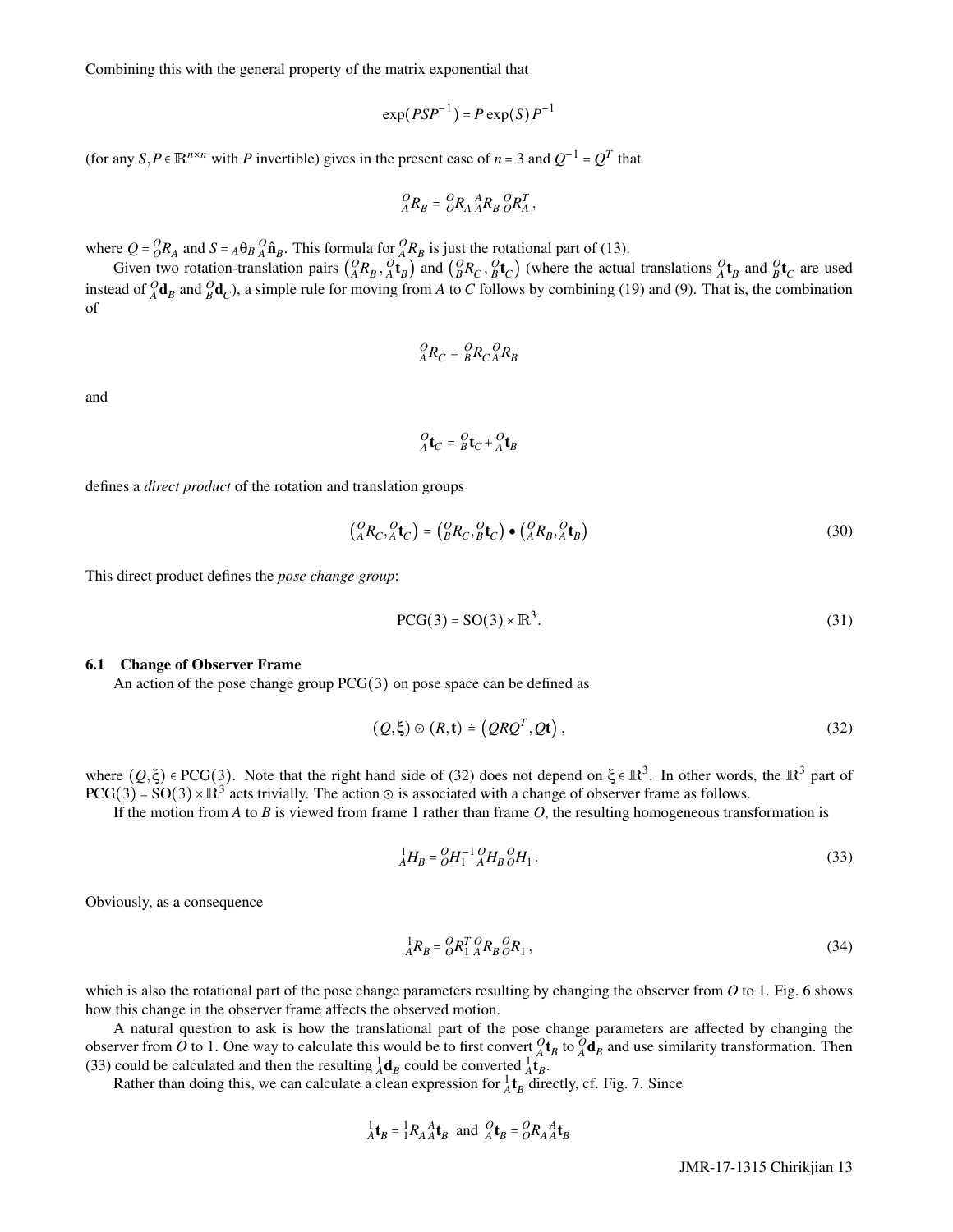





Fig. 7: Coordinates of All Vectors Computed in Frame 1 Instead of Frame O

we have

$$
\frac{1}{4}R_A^T \frac{1}{4} \mathbf{t}_B = \frac{A}{A} \mathbf{t}_B = \frac{O}{O} R_A^T \frac{O}{A} \mathbf{t}_B.
$$

Therefore,

 ${}_{A}^{1}\mathbf{t}_{B} = {}_{1}^{1}R_{A}{}_{O}^{O}R_{A}^{T}{}_{A}^{O}\mathbf{t}_{B}.$ 

This can be written as

$$
\frac{1}{A}\mathbf{t}_B = \frac{1}{1}R_O \frac{O}{A}\mathbf{t}_B. \tag{35}
$$

Combining (34) and (35) and using (32) gives

$$
\left(\frac{1}{A}R_B, \frac{1}{A}\mathbf{t}_B\right) = \left(\frac{1}{1}R_0, \mathbf{0}\right) \odot \left(\frac{O}{A}R_B, \frac{O}{A}\mathbf{t}_B\right). \tag{36}
$$

# 6.2 Change of Body-fixed Frame

In this subsection, we think of pose change as modeling the motion of a frame that is attached to a rigid body. This means that we interpret frame *A* as where that body-fixed frame is before motion of the body and frame *B* as where it goes to after motion. We now ask the question what happens when we change the body-fixed frame representing the rigid body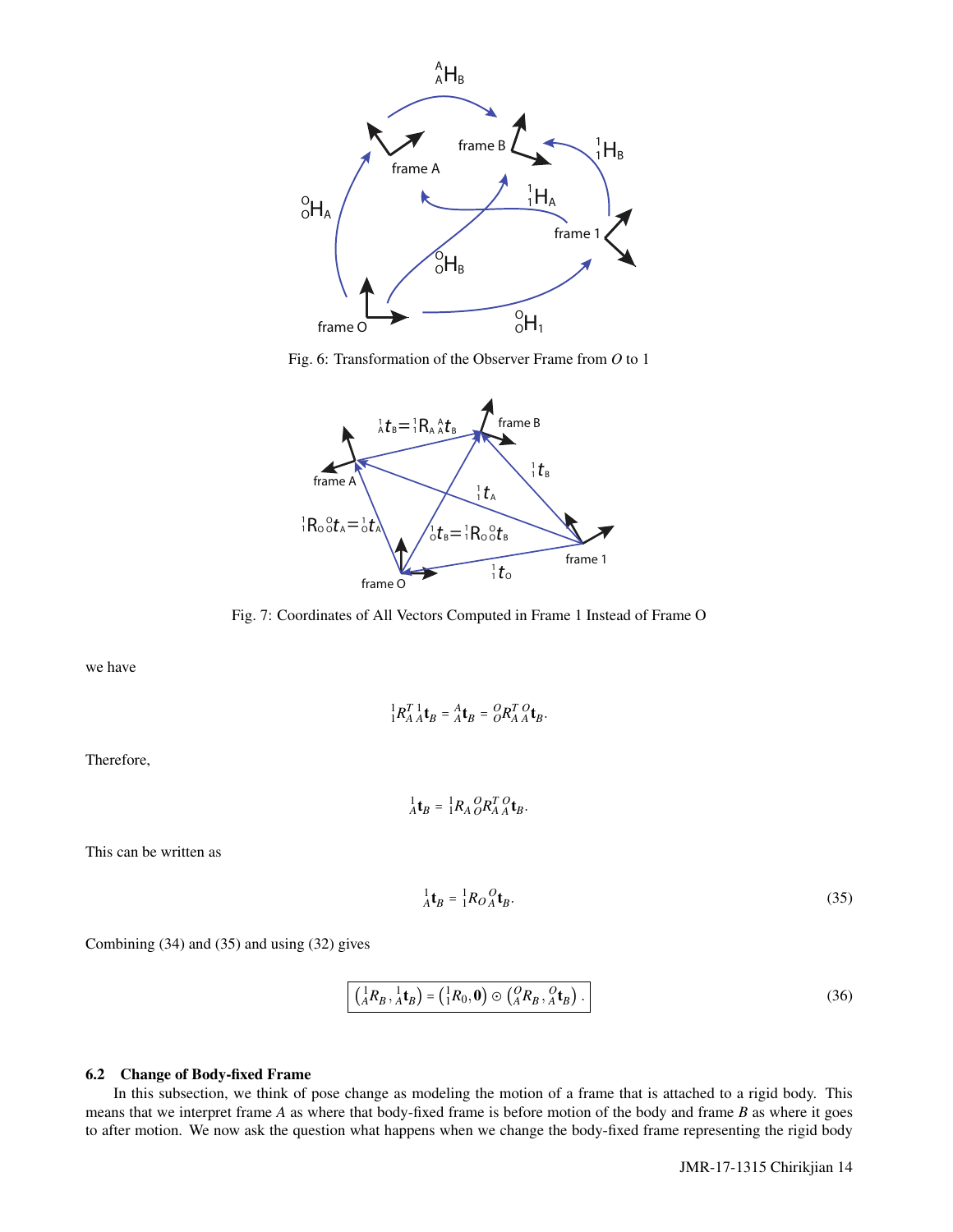

Fig. 8: Conjugation Resulting from Changing Body-Fixed Frames.

from *A* to  $\overline{A}$  before motion and from *B* to  $\overline{B}$  after motion. Since the relative pose of  $\overline{A}$  to *A* as seen in *A* is the same as the pose of  $\overline{B}$  relative to *B* as seen in *B*, we can say

$$
{}^{A}_{A}H_{\overline{A}} = {}^{B}_{B}H_{\overline{B}} \doteq \Delta
$$

and

$$
\overline{A}_{A}^{A}H_{\overline{B}} = \Delta^{-1}{}_{A}^{A}H_{B}\,\Delta\tag{37}
$$

as is clear from Fig. 8. Then, in analogy with the way  $^{O}_{A}H_{B}$  was defined earlier,

$$
\frac{O}{A}H_{\overline{B}} = \frac{O}{O}H_{\overline{A}} \frac{\overline{A}}{A}H_{\overline{B}} \frac{O}{O}H_{\overline{A}}^{-1}
$$

.

Then, manipulating the expressions for  ${}_{A}^{O}H_{B}$  and  ${}_{A}^{O}H_{\overline{B}}$ , and letting  $R_0$  be implicitly defined by

$$
H(R_0, \mathbf{d}_0) = {}_{O}^{O}H_{\overline{A}} \Delta^{-1} {}_{O}^{O}H_{A}^{-1} = {}_{O}^{O}H_{\overline{A}} ({}_{O}^{O}H_A \Delta)^{-1}.
$$

Notice that  $\frac{\partial H_A}{\partial H_A} \Delta = \frac{\partial H_A}{\partial H_A} H_{\overline{A}} = \frac{\partial H_{\overline{A}}}{\partial H_{\overline{A}}}$ , then,  $H(R_0, \mathbf{d}_0) = \frac{\partial H_{\overline{A}}}{\partial H_{\overline{A}}}$  $O<sub>A</sub>$ <sup>-1</sup>  $\frac{A}{A} = \mathbb{I}$ , which also gives  $R_0 = \mathbb{I}$ .

Then, using the direct-product calculus, the rotational parts follow in the same way as above, and Fig. 9 shows how the translational part of the pose changes behave. Putting these parts together gives the direct-product rule

$$
\left(\frac{\mathcal{O}}{A}R_{\overline{B}}, \frac{\mathcal{O}}{A}\mathbf{t}_{\overline{B}}\right) = \left(\mathbb{I}, \frac{\mathcal{O}}{B}\mathbf{t}_{\overline{B}}\right) \bullet \left(\frac{\mathcal{O}}{A}R_{B}, \frac{\mathcal{O}}{A}\mathbf{t}_{\overline{B}}\right) \bullet \left(\mathbb{I}, \frac{\mathcal{O}}{A}\mathbf{t}_{\overline{A}}\right)^{-1},\tag{38}
$$

which is not a conjugation as in  $SE(3)$ , but is equally convenient.

**Remark 6.1.** *Two distinct actions of* PCG(3) *on Euclidean space can be defined:*

$$
(R, \mathbf{t}) \odot_1 \mathbf{x} = \mathbf{t} + \mathbf{x},
$$
  
\n
$$
(R, \mathbf{t}) \odot_2 \mathbf{x} = R\mathbf{x}.
$$
\n(39)

Both  $\odot_1$  and  $\odot_2$  satisfy the definition of an action in (3). Note that  $({}^0_A R_B, {}^0_A t_B)$   $\odot_2 {}^0_A t_X$  =  $^0_B t_{X'}$ . It then follows that

$$
\left(\begin{matrix} O & O \\ A & B\end{matrix}\begin{matrix} A & A \\ A & B\end{matrix}\right)\odot_1\left(\begin{matrix} C & O \\ (A & B\end{matrix}\begin{matrix} B & A \\ A & B\end{matrix}\right)\odot_2\begin{matrix} O & O \\ A & X\end{matrix}\right)=\begin{matrix} O & A \\ A & X'\end{matrix}.
$$

*The effect of the above is the same as the SE*(3) *action describing Euclidean motion in (2), although this construction is artificial in the context of pose changes modeled by* PCG(3) *acting on pose space.*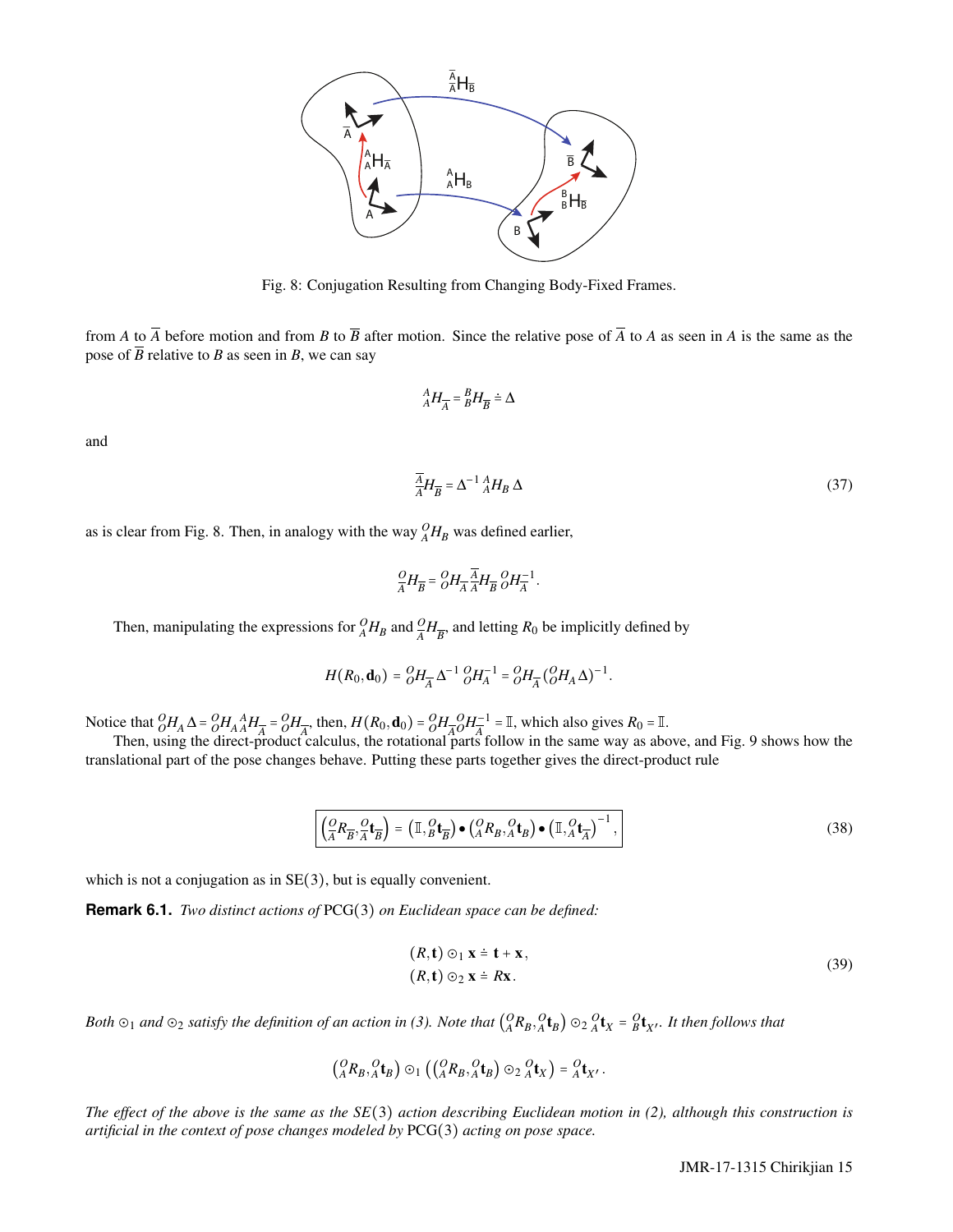

# 7 Applications

As motivated in the introduction, an observer at frame *O* will observe the pose change from *A* to *B* in terms of the parameters  $({}^{O}_A R_B, {}^{O}_A t_B)$  rather than the Euclidean displacement parameters  ${}^{O}_A H_B = H({}^{O}_A R_B, {}^{O}_A d_B)$ . This is the main reason for our exploration of this approach. A consequence is the direct-product structure and associated actions and transformation rules discussed in the previous section. Below we show that this endows *PCG*(3) with a bi-invariant metric.

## 7.1 Bi-invariant Metrics

It has been well-known for quite some time that *SE*(3) does not have nontrivial bi-invariant distance/metric functions, [17, 20, 25, 28]. Yet measuring distance between poses remains important both in kinematics [21, 23] and in motion planning [3]. Therefore, either left-invariant or right-invariant metrics are chosen. Usually, left-invariance is more meaningful. When making this choice, the lack of bi-invariance means that

$$
d_{SE(3)}(H_0H_1, H_0H_2) = d_{SE(3)}(H_1, H_2)
$$

but

$$
d_{SE(3)}(H_0H_1H_0^{-1},H_0H_2H_0^{-1}) \neq d_{SE(3)}(H_1,H_2)
$$
  

$$
\neq d_{SE(3)}(H_1H_0,H_2H_0)
$$

for general homogeneous transformations  $H_0, H_1, H_2 \in SE(3)$ . Though *SE*(3) metrics can exhibit bi-invariance for special pairs of motions [11], it would be nice if bi-invariance could be used as a general feature of metrics. Unfortunately this is not possible.

However, the direct product structure does tolerate bi-invariance. Namely, if

$$
d_{\mathbb{R}^3}(\mathbf{x}, \mathbf{y}) = \|\mathbf{x} - \mathbf{y}\|_p
$$

is any p-norm, it is invariant under translational shifts. If  $d_{SO(3)}(R_1,R_2)$  is any bi-invariant norm for  $SO(3)$  (such as the Frobenius norm  $||R_1 - R_2||_F$  or  $||log(R_1^T R_2)||$ , then

$$
d_{PCG(3)}((R_1, \mathbf{t}_1), (R_2, \mathbf{t}_2)) = d_{\mathbb{R}^3}(\mathbf{x}, \mathbf{y}) + d_{SO(3)}(R_1, R_2)
$$

will be bi-invariant under the direct product. That is

$$
d_{PCG(3)}((R_0,\mathbf{t}_0)\bullet(R_1,\mathbf{t}_1),(R_0,\mathbf{t}_0)\bullet(R_2,\mathbf{t}_2))=
$$

$$
d_{PCG(3)}((R_1, t_1), (R_2, t_2)) =
$$

 $d_{PCG(3)}((R_1, t_1) \bullet (R_0, t_0), (R_2, t_2)) \bullet (R_0, t_0)).$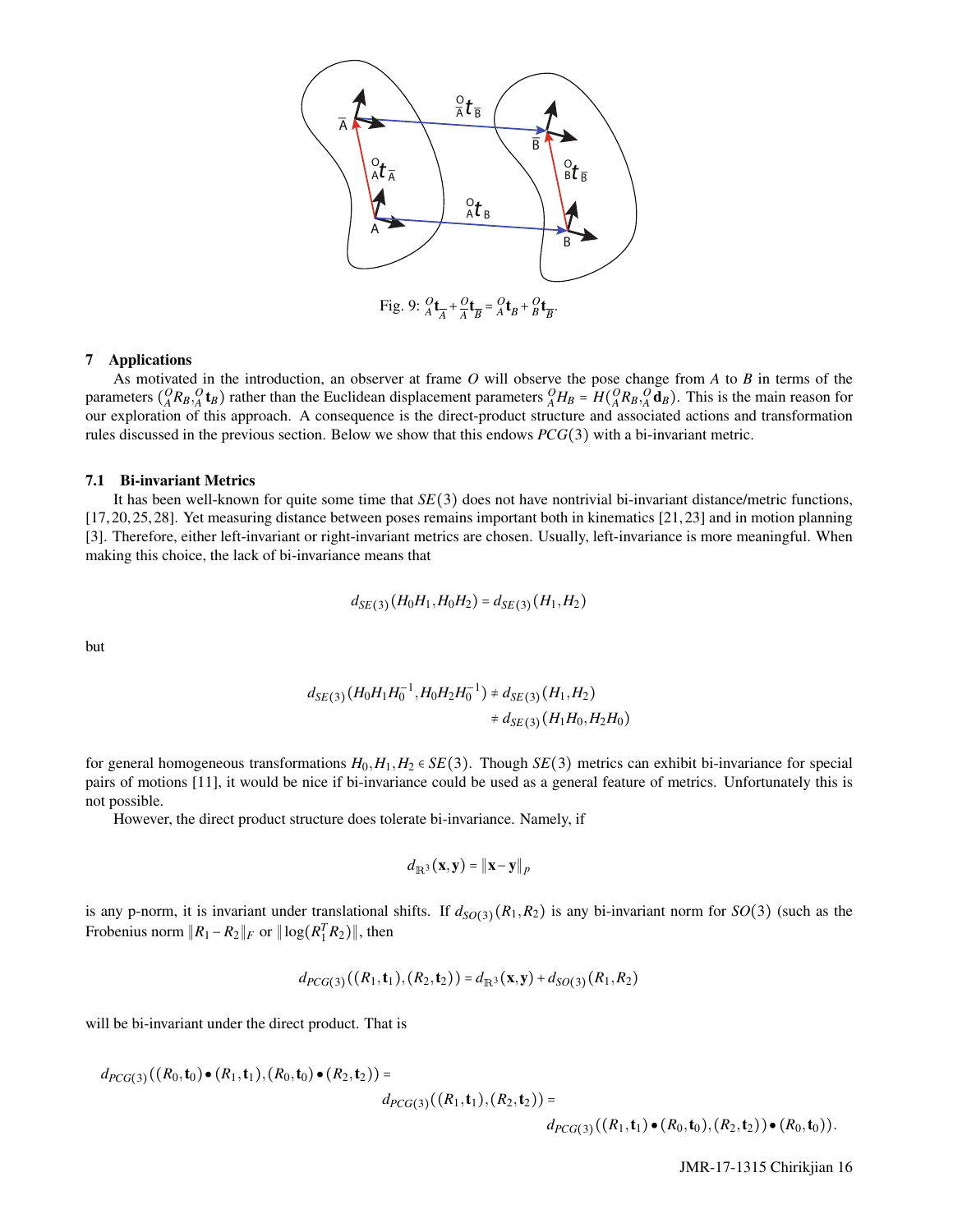

Fig. 10: Comparison of Geodesic Trajectories for *SE*(3) and *PCG*(3).

| Poses | Rotations                |                 |                     |
|-------|--------------------------|-----------------|---------------------|
|       | Axes                     | Angles          | <b>Translations</b> |
|       |                          | (rad)           |                     |
| А     | [0.1102; 0.9939; 0.0048] | $\frac{\pi}{4}$ | $[-2; 4; 3]$        |
| B     | [0.0750; 0.6763; 0.0033] |                 | [3; 2; 2]           |

Table 1: Start and end poses of the moving frame (relative to O)

We mention the existence of bi-invariant *PCG*(3) metrics in passing to open up a discussion in the community about its potential efficacy. That said, care must be taken when interpreting this bi-invariance because the actions of *PCG*(3) are very different than the usual  $SE(3)$  action. One application area where metrics have a role in interpolating paths between poses (or motions). The next subsection illustrates how motions observed from *O* are interpolated.

# 7.2 Path Generation

Consider the task of an observer designing a trajectory to take frame *A* to frame *B* where the design is undertaken in the observer's frame of reference *O*. Applying the SE(3) machinery and using geodesic interpolation one obtains a trajectory that starts at  $^{O}_{O}H_{A}$  at  $\tau = 0$  and ends at  $^{O}_{O}H_{B}$  at  $\tau = 1$  as

$$
H(\tau) = \exp\left(\tau \log({^O_A H_B})\right) {}^O_B H_A.
$$

Here the *SE*(3) exponential and logarithm are matrix operations. This generates the helical tracjectory shown in Fig. 10. In contrast, for *PCG*(3), the analogous approach leads to

$$
(R(\tau), \mathbf{t}(\tau)) = (\exp(\tau \log({}^{O}_A R_B)), {}^{O}_A \mathbf{t}_B \tau) \bullet ({}^{O}_O R_A, {}^{O}_O \mathbf{t}_A),
$$

the straight line trajectory shown in Fig. 10.

The configurations of frame *A* and frame *B* used in the figure are summarized in Tab. 1.

Both the SE(3) or PCG(3) trajectories may be appropriate in different contexts, however, in many kinematics applications it would seem more natural to use trajectories generated by the pose change group PCG(3) carrying a bi-invariant metric.

## 7.3 Path Smoothing by Interpolating through Multiple Points

Suppose we have multiple configurations defined on the trajectory of a moving robot, e.g. a quadrotor. By applying the path generation method proposed in the previous subsection, which only uses two points for the interpolation, the resulting path is not smooth. So in this subsection, we deal with the problem of smoothing a path by interpolating through multiple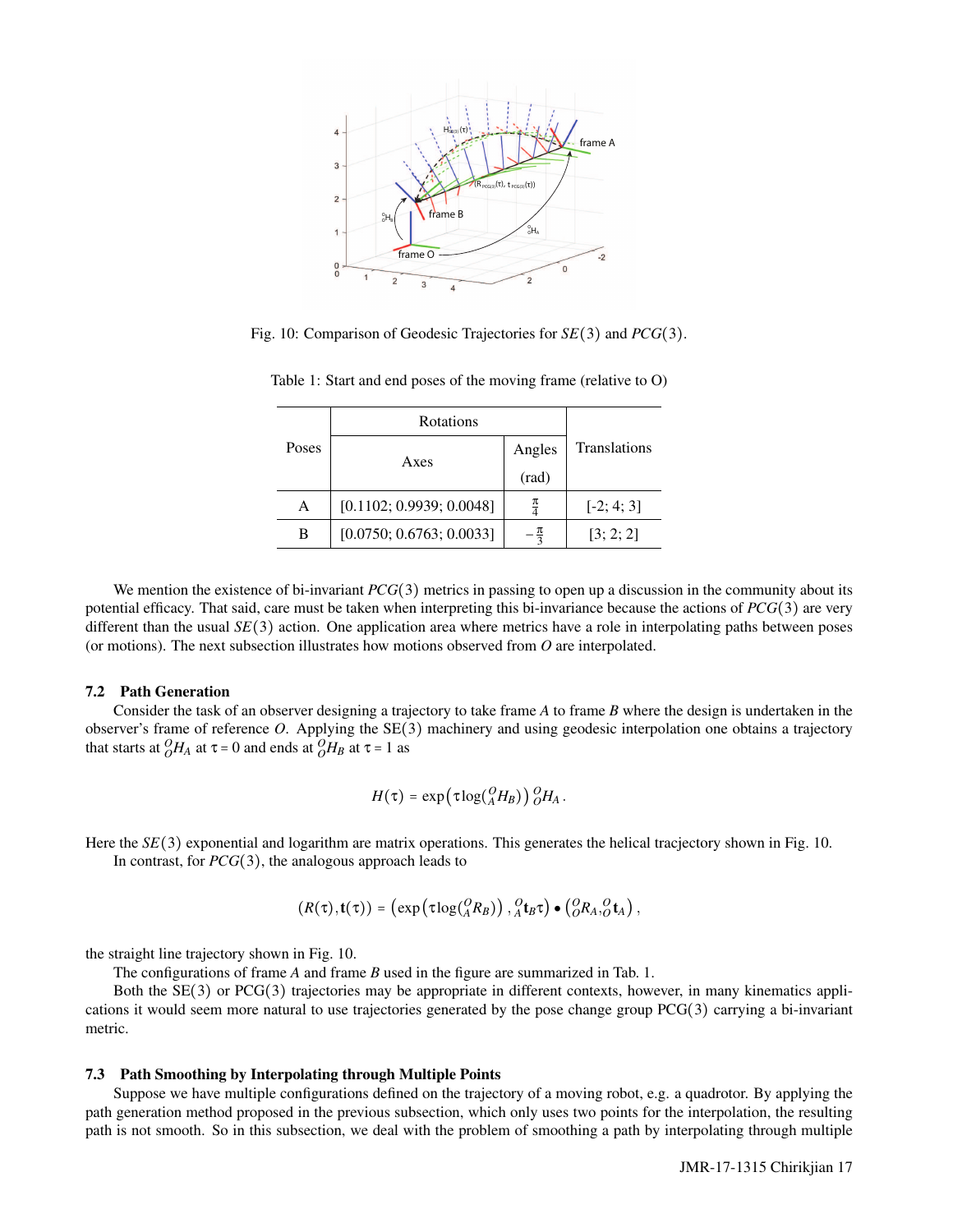points, which can be achieved in Euclidean space, *SE*(3) and *PCG*(3). This subsection starts to review the interpolation method in Euclidean space through multiple points, and extends to interpolation in *SE*(3) and *PCG*(3).

#### 7.3.1 Interpolation in Euclidean Space through Multiple Points

Suppose we have a sequence of *n* discrete points in *m* dimensional Euclidean space, ie  $\mathbf{x}_k(\tau_k) \in \mathbb{R}^m$ , where  $k = 1, ..., n$  and τ*<sup>k</sup>* ∈ R. We seek to fit the points by a polynomial with degree (*n*−1), which passes through the given points. The polynomial can be expresses as  $\mathbf{p}(\tau) = \sum_{i=0}^{n-1} \mathbf{a}_i \tau^i$ , where  $\mathbf{a}_i \in \mathbb{R}^m$ ,  $i = 0, ..., n-1$  are vector coefficients of the polynomial, and  $\tau \in \mathbb{R}$  is the parameterized time that defines the polynomial.

We then can fit a polynomial to the given points by satisfying the following condition

$$
\mathbf{x}_{k} = \sum_{i=0}^{n-1} \mathbf{a}_{i} \tau_{k}^{i} \ \forall k \in \{1, ..., n\}.
$$
 (40)

Stacking in matrix form gives

$$
\begin{pmatrix}\n\tau_1^{n-1} & \tau_1^{n-2} & \dots & \tau_1 & 1 \\
\tau_2^{n-1} & \tau_2^{n-2} & \dots & \tau_2 & 1 \\
\dots & \dots & \dots & \dots & \dots \\
\tau_n^{n-1} & \tau_n^{n-2} & \dots & \tau_n & 1\n\end{pmatrix}\n\begin{pmatrix}\n\mathbf{a}_{n-1}^T \\
\mathbf{a}_{n-2}^T \\
\dots \\
\mathbf{a}_0^T\n\end{pmatrix} =\n\begin{pmatrix}\n\mathbf{x}_1^T \\
\mathbf{x}_2^T \\
\dots \\
\mathbf{x}_n^T\n\end{pmatrix}.
$$
\n(41)

The matrix storing the time steps on the left hand side is called *Vandermonde matrix*. And solving the system of equations gives the coefficients  $a_k, k = 1, ..., n$ .

## 7.3.2 Interpolation in SE(3) and PCG(3) through Multiple Points

The idea of interpolation in euclidean space can be extended to SE(3) and PCG(3) as follows. Suppose we are given a sequence of *n* discrete frames. By the logarithm map, we can convert the frame representations to the Lie Algebra, and for both *SE*(3) and *PCG*(3) cases, we can get 6D vectors correspondingly, denoted by  $\xi_k \in \mathbb{R}^6$ . By using the interpolation in 6D Euclidean space, we can get the coefficients for the polynomial fit  $a_i, i = 0, ..., (n-1) \in \mathbb{R}^6$ . Then, the new sequence of discrete points in *SE*(3) or *PCG*(3) can be achieved by exponentiating back from the Lie Algebra. Explicitly,

(a) For  $H_k = H(R_k, \mathbf{d}_k) \in SE(3)$ , the 6D vector representation in the Lie Algebra can be calculated as

$$
\hat{\xi}_k = \log(H_k) = \begin{pmatrix} \log(R_k) & \mathbf{v}_k \\ \mathbf{0}^T & 0 \end{pmatrix} = \begin{pmatrix} \hat{\omega}_k & \mathbf{v} \\ \mathbf{0}^T & 0 \end{pmatrix}, \text{ then } \xi_k = \begin{pmatrix} \omega_k \\ \mathbf{v}_k \end{pmatrix}.
$$
 (42)

We then fit  $\xi_k$  in Euclidean space and get

$$
\xi(\tau) = \sum_{i=0}^{n-1} \mathbf{a}_i \tau^i = \begin{pmatrix} \omega(\tau) \\ \mathbf{v}(\tau) \end{pmatrix} \text{ s.t. } \xi(\tau_k) = \xi_k.
$$
 (43)

And the exponential mapping is therefore defined as

$$
H(\tau) = \exp\left(\begin{array}{cc} \hat{\omega}(\tau) & \mathbf{v}(\tau) \\ \mathbf{0}^T & 0 \end{array}\right). \tag{44}
$$

(b) For  $(R_k, t_k) \in PCG(3)$ , the 6D vector is obtained alternatively as  $\xi_k = \begin{pmatrix} \omega_k \\ t_k \end{pmatrix}$  $\mathbf{t}_{k}^{w_{k}}$ . And similar to *SE*(3), we fit a polynomial and get  $\xi(\tau)$ , then exponentiate back as  $(e^{\hat{\omega}(\tau)}, t(\tau))$ .

Figure 11 shows the results of interpolating the framed trajectory of a quadrotor by using two adjacent midway points and multiple points on *SE*(3) and *PCG*(3). Table 2 summarizes the parameters used in the above example.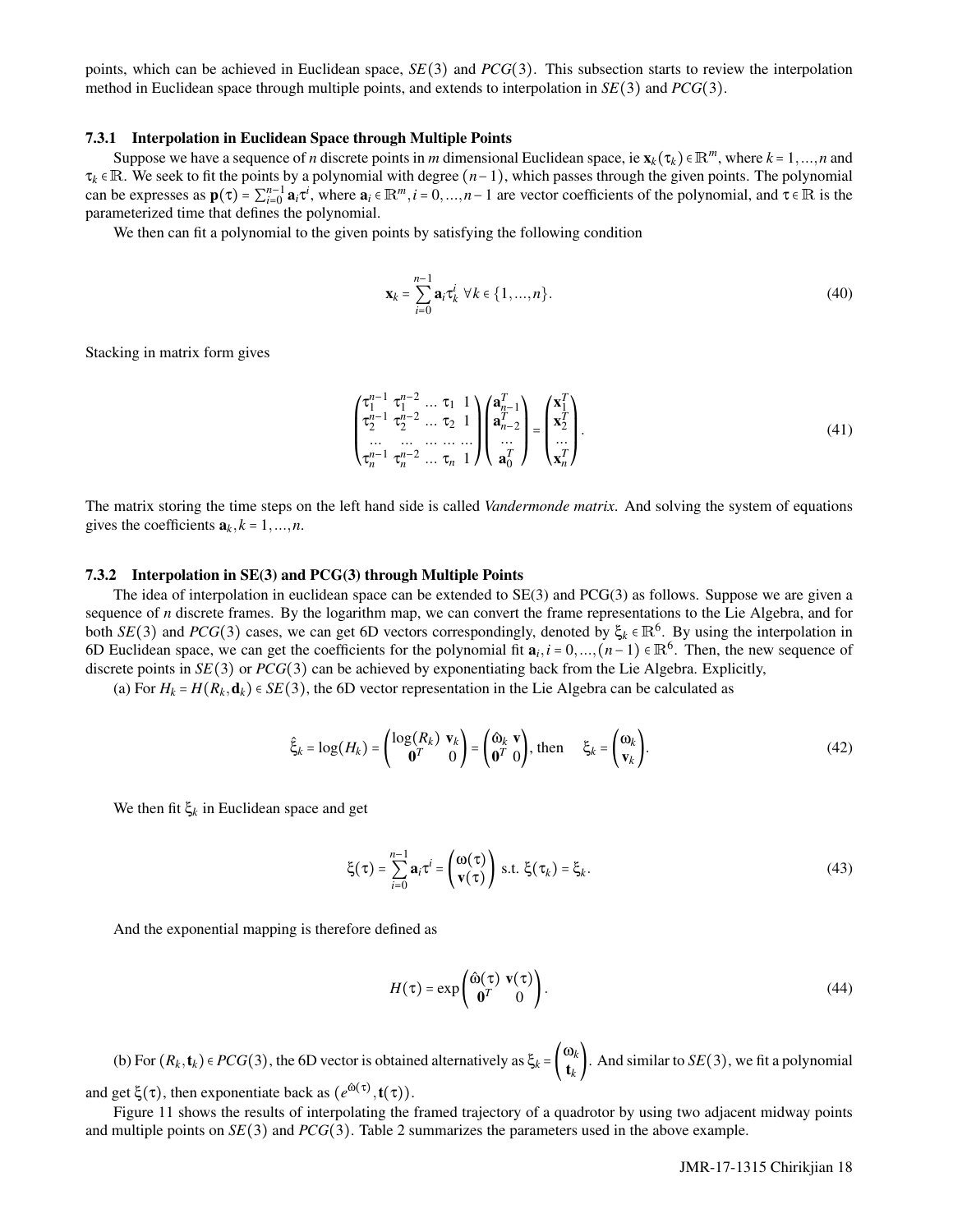

Fig. 11: Comparisons of interpolation using multiple frames and two adjacent frames. Blue dashed:*SE*(3); Red:*PCG*(3); Black dotted: lines that connect poses.

| Poses                       | Rotations |                 | <b>Translations</b> |  |
|-----------------------------|-----------|-----------------|---------------------|--|
|                             | Axes      | Angles (rad)    |                     |  |
|                             | [0; 0; 1] | $\frac{\pi}{3}$ | [0; 0; 30]          |  |
| $\mathcal{D}_{\mathcal{L}}$ | [1; 0; 0] | $\frac{\pi}{6}$ | [30; 0; 0]          |  |
| 3                           | [1; 0; 0] |                 | [0; 30; 0]          |  |
|                             | [1; 0; 0] | π               | [0; 30; 30]         |  |

Table 2: Pose of each frame (relative to the world frame)

**Remark 7.1.** *The above mapping works only when the rotational angle difference between any point and the origin is less than* π*, since the logarithm and exponential mapping on SO*(3) *breaks at angle* π*. In order to avoid such situation, we can* take the average  $\mu$  =  $\exp(\frac{1}{n}\sum_{k=1}^{n}(\log(H_k)))$ <sup>3</sup> of the frames, calculate the shifted relative frames  $\{\mu^{-1}H_k\}$ , interpolate using *multiple shifted frames, and transform back to the global frame. Figure 12 shows the trajectories of interpolation in SE*(3) *and PCG*(3) *as well as the mean of the frames.*

<sup>&</sup>lt;sup>3</sup>The exponential and logarithm maps can be defined on both  $SE(3)$  and  $PCG(3)$ .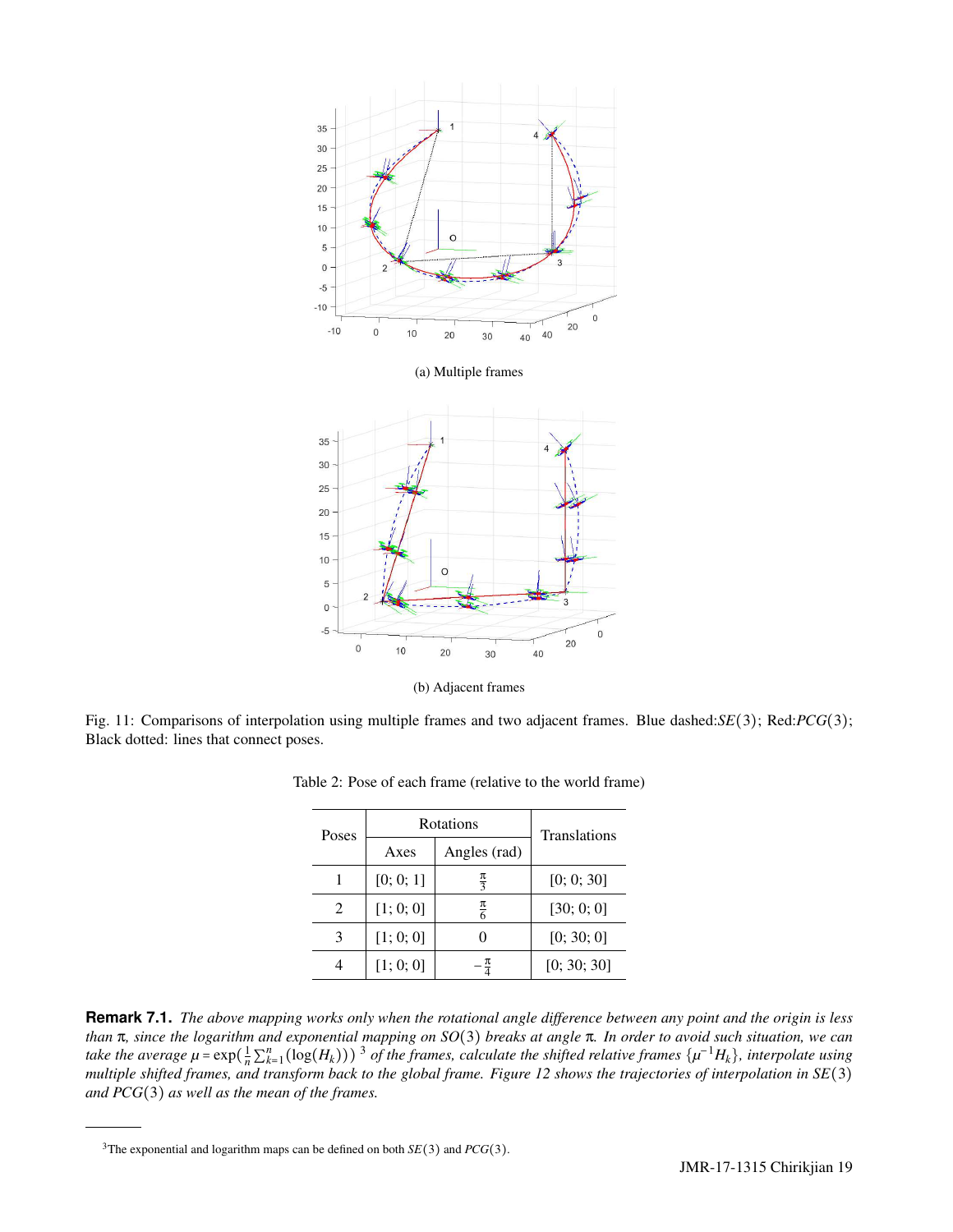

Fig. 12: Comparisons of interpolation by shifting according to the mean of frames. Blue dashed:*SE*(3); Red:*PCG*(3); Black dotted: lines that connect poses.

 $\prime$ ⎜ ⎝

**Remark 7.2.** *The initial time steps used for interpolations can be parameterized evenly or based on the distance of the given points, which will affect the parameters of the polynomial in different ways.*

*Explicitly, the time step can be defined as evenly distributed over an interval, ie*  $\tau \in [0,1]$  *and the step*  $\Delta \tau = \frac{1}{n-1}$ *. Alternatively, if we define a distance metric between adjacent sample points, ie*  $L_k$  =  $d(\mathbf{x}_k, \mathbf{x}_{k+1})$ <sup>4</sup>, the time steps can be defined  $as \Delta \tau_k = \frac{L_k}{\nabla^{n-1}}$  $\frac{L_k}{\sum_{k=1}^{n-1}L_k}$ , so  $\tau_{k+1} = \tau_k + \Delta \tau_k$ , where  $k = 1, ..., (n-1)$ . This parameterization corresponds the distribution of time steps *with the given points, which alleviates the deviation of the interpolated curve. Figure 13 shows the effect on the interpolated curves with different parameterizations of time steps. Table 3 summarizes the configuration of each frame used in the example.*

*If we choose evenly distributed time steps, the interpolated curve deviates significantly when two points are close to each other (such as Pose 1 and 2, highlighted in Fig. 13), while choosing the distance-related time steps alleviates such effect.*

<sup>&</sup>lt;sup>4</sup>For example, for  $x, y \in \mathbb{R}^3$ ,  $d_{\mathbb{R}^3}(x, y) = ||x - y||_p$ ; for  $X, Y \in SE(3)$ ,  $d_{SE(3)}(X, Y) = ||\log(X^{-1}Y)||_F$  [11, 28]; for  $(R_1, t_1), (R_2, t_2) \in PCG(3)$ ,  $d_{PCG(3)}((R_1, \mathbf{t}_1), (R_2, \mathbf{t}_2)) = ||\mathbf{t}_1 - \mathbf{t}_2||_p + ||\log(R_1^T R_2)||_F.$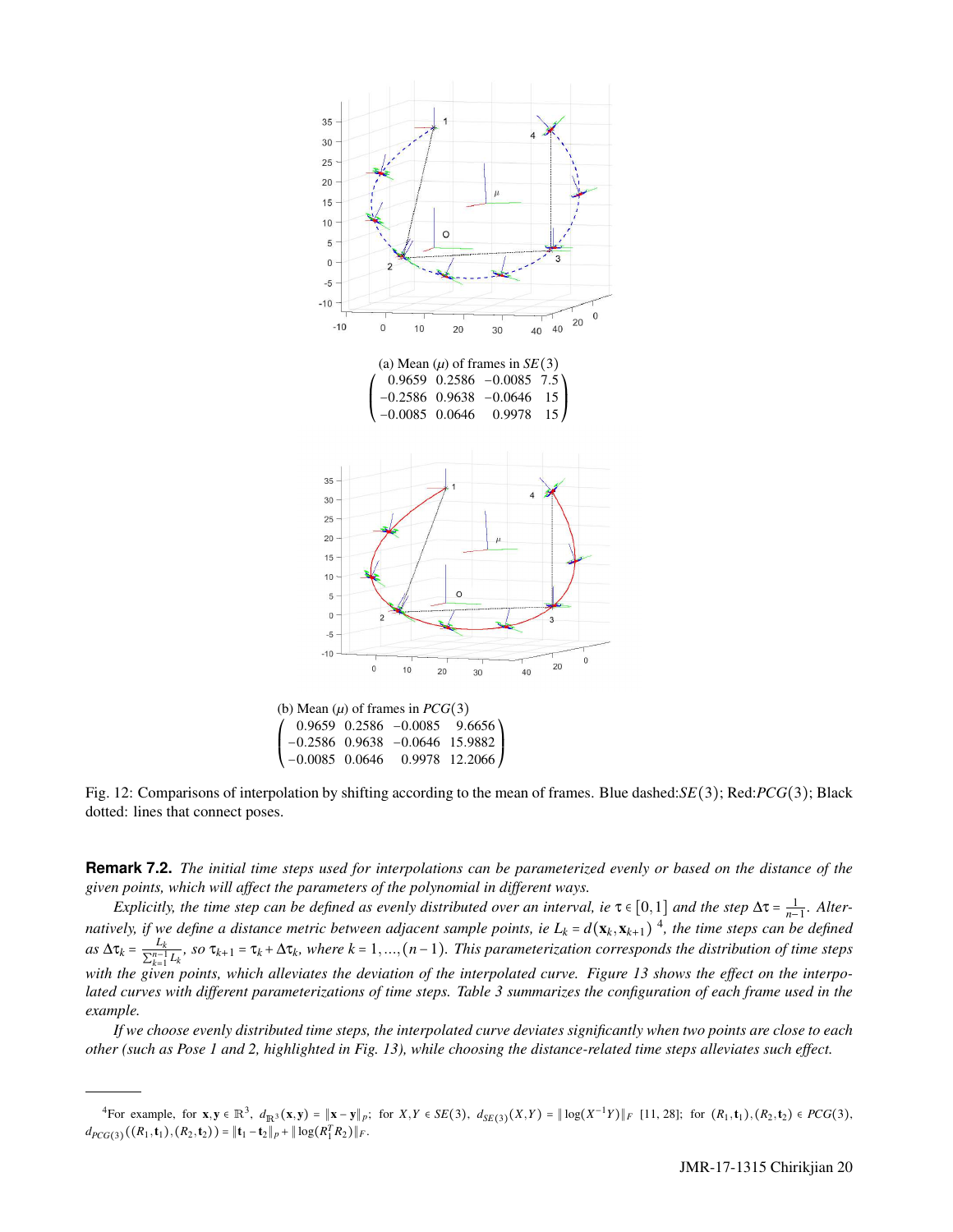

(a) Fitted curves based on evenly distributed time steps



(b) Fitted curves based on distance-related time steps

Fig. 13: Comparisons of interpolation based on different parameterizations of time steps. Blue dashed:*SE*(3); Red:*PCG*(3); Black dotted: lines that connect poses.

# 8 Conclusions

Whereas in the kinematics of machines and linkages, changes in pose are indistinguishable from Euclidean motions, when viewed from an independent third frame pose changes and Euclidean motions obey different composition and transformation rules. This paper articulates these subtle differences. The calculus of Euclidean motions and how they change with perspective and under coordinate changes is well established. This is reviewed here to compare and contrast with our contribution, which is the development of an analytical framework for the composition of pose changes as a direct product operation, together with direct product actions and rules for changes of perspective changes. Implications for bi-invariant metrics are also explored.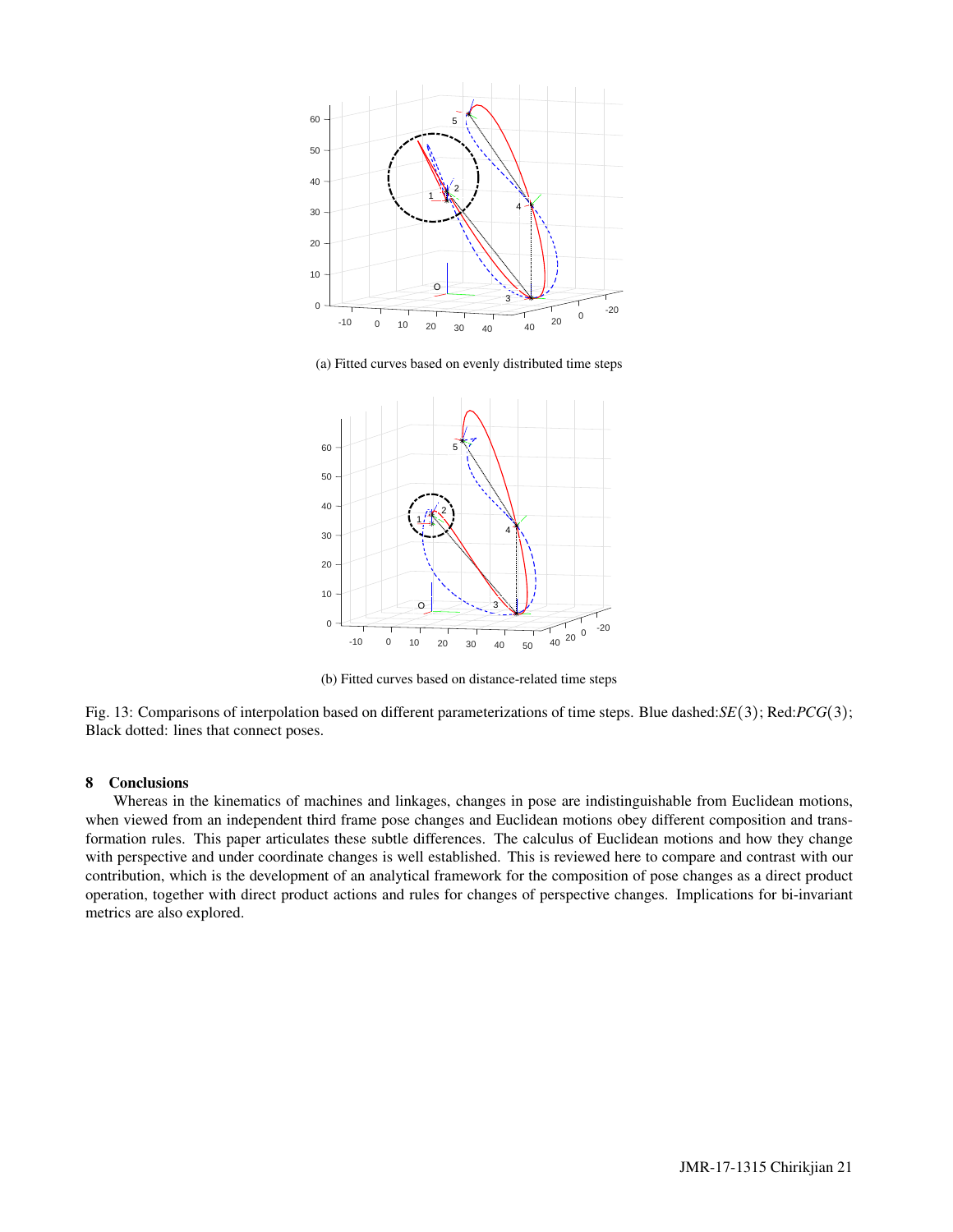Table 3: Pose of each frame (relative to the world frame)

| Poses          | Rotations                |                 |                     |
|----------------|--------------------------|-----------------|---------------------|
|                | Axes                     | Angles          | <b>Translations</b> |
|                |                          | (rad)           |                     |
|                | [0; 0; 1]                | $\frac{\pi}{3}$ | [0; 0; 30]          |
| $\mathfrak{D}$ | [1; 0; 0]                | $\frac{\pi}{6}$ | [0; 0; 33]          |
| 3              | [0.4472; 0.8944; 0]      | 0               | [0; 30; 0]          |
| 4              | [1; 0; 0]                | $\frac{\pi}{4}$ | [0; 30; 30]         |
| 5              | [0.4286; 0.2857; 0.8571] | $\frac{\pi}{5}$ | [15; 15; 60]        |

## Acknowledgements

This work was performed under Office of Naval Research Award N00014-17-1-2142 and National Science Foundation grant IIS-1619050.

# References

- [1] Adorno, B. V., Fraisse, P., "The cross-motion invariant group and its application to kinematics." *IMA Journal of Mathematical Control and Information*, dnw032, 120, published online, 2016.
- [2] Altmann, S.L., *Rotations, Quaternions, and Double Groups*, Dover, 2005.
- [3] Amato, N. M., Bayazit, O. B., Dale, L. K., Jones, C., Vallejo, D., "Choosing Good Distance Metrics and Local Planners for Probabilistic Roadmap Methods," *Proceedings of the 1998 IEEE International Conference on Robotics and Automation. ICRA'98*, (Vol. 1, pp. 630 – 637), 1998.
- [4] Angeles, J., *Rational Kinematics*, Springer-Verlag, New York, 1988.
- [5] Ball, R.S., *A Treatise on the Theory of Screws*, Cambridge University press, 1900.
- [6] Blaschke, W. Müller, H.R., *Ebene Kinematik*, Verlag von R. Oldenbourg, München, 1956.
- [7] Bottema, O., Roth, B., *Theoretical Kinematics*, Dover Publications, Inc., New York, 1979.
- [8] Cayley, A., "On the Motion of Rotation of a Solid Body," *Cambridge Mathematics Journal*, 3:224 232, 1843.
- [9] Chasles, M., "Note sur les propriétés générales du système de deux corps semblables entre eux et placés d'une manière quelconque dans l'espace; et sur le déplacement fini ou infiniment petit d'un corps solide libre." *Férussac, Bulletin des Sciences Mathematiques ´* , 14: 321 – 326, 1830.
- [10] Chirikjian, G.S., Kyatkin, A.B., *Harmonic Analysis for Engineers and Applied Scientistists*, Dover, Mineola, NY, 2016.
- [11] Chirikjian, G.S., "Partial Bi-Invariance of *SE*(3) Metrics," *Journal of Computing and Information Science in Engineering* 15(1): 011008, 2015.
- [12] Crane, C.D. III, Duffy, J., Kinematic Analysis of Robot Manipulators by Carl D. Crane III (2008-01-28)1623 Cambridge University Press, 2008.
- [13] Davidson, J.K., Hunt, K.H., *Robots and Screw Theory: Applications of Kinematics and Statics to Robotics*, Oxford University Press, 2004.
- [14] Denavit, J., Hartenberg, R.S., "A Kinematic Notation for Lower-Pair Mechanisms Based on Matrices," *Journal of Applied Mechanics*, 22: 215 – 221, June 1955.
- [15] Duffy, J., Hunt, H.E.M., and Lipkin, H., editors. *Proceedings of A Symposium Commemorating the Legacy, Works, and Life of Sir Robert S. Ball*. Cambridge University Press, 2000.
- [16] Euler, L., "Du Mouvement de Rotation des Corps Solides Autour d'un Axe Variable," Mémoires de l'Académie des *Sciences de Berlin*, 14: 154 – 193, 1758.
- [17] Fanghella, P., Galletti, C., "Metric Relations and Displacement Groups in Mechanism and Robot Kinematic," *Journal of Mechanical Design, Transactions of the ASME*, 117(3): 470 – 478, Sept. 1995.
- [18] Herve, J.M., "The Lie Group of Rigid Body Displacements, A Fundamental Tool for Machine Design," *Mech. Mach. Theory*, 34, pp. 719–730, 1999.
- [19] Karger, A., Novák, J., Space Kinematics and Lie Groups, Gordon and Breach Science Publishers, New York, 1985.
- [20] Kazerounian, K., Rastegar, J., "Object Norms: A Class of Coordinate and Metric Independent Norms for Displacement," *Flexible Mechanisms, Dynamics, and Analysis*, ASME DE-Vol.47, pp. 271–275, 1992.
- [21] Larochelle, P.M., Murray, A.P., Angeles, J., "A Distance Metric for Finite Sets of Rigid-Body Displacements via the Polar Decomposition," *Journal of Mechanical Design*, 129(8): 883 – 886, 2007.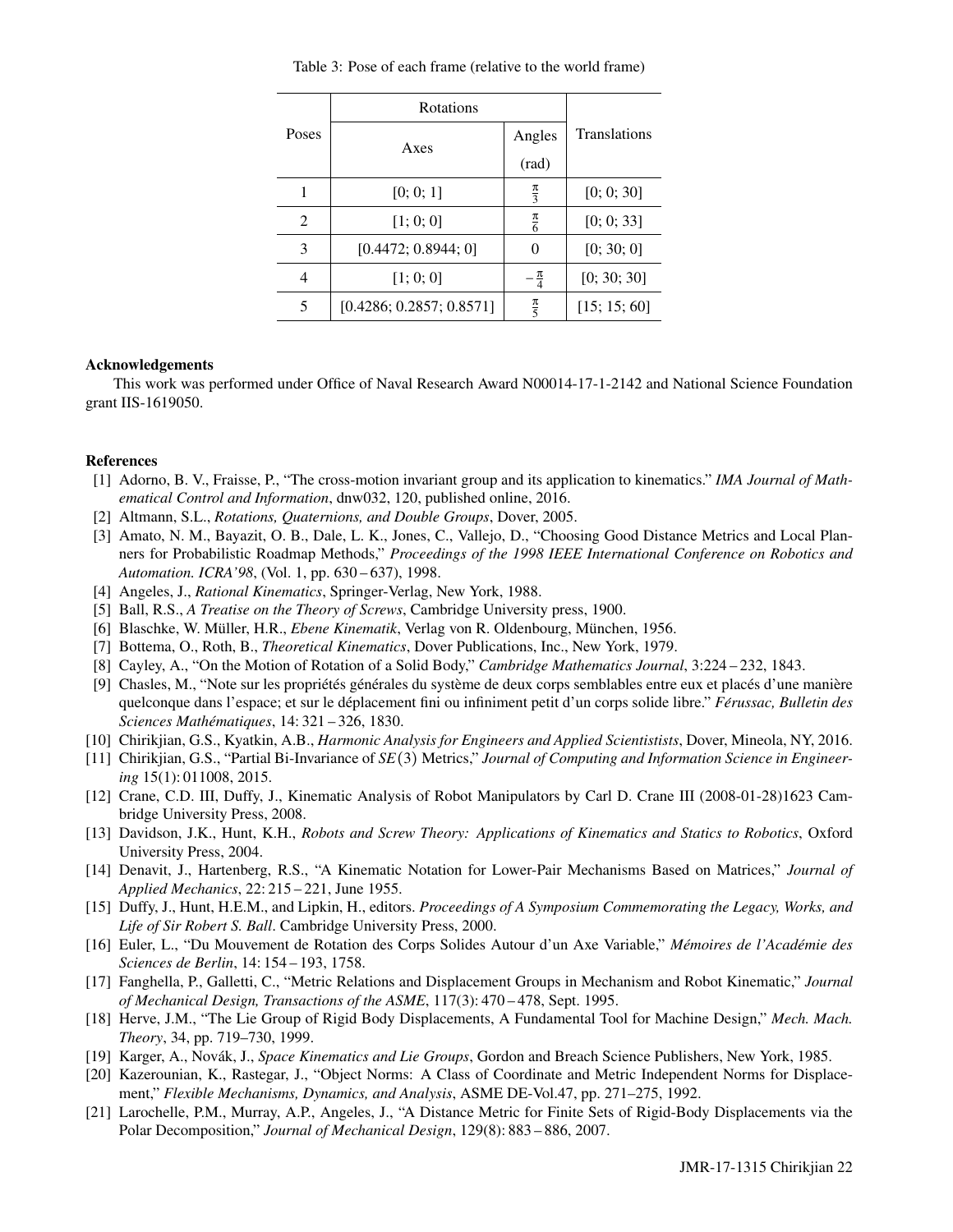- [22] Legnani, G., Casolo, F., Righettini, P., Zappa, B., "A Homogeneous Matrix Approach to 3D Kinematics and Dynamics -? I. Theory. *Mechanism and Machine Theory*, 31(5):573 – 587, 1996.
- [23] Lin, Q., Burdick, J.W., "Objective and Frame-Invariant Kinematic Metric Functions for Rigid Bodies," *The International Journal of Robotics Research*, 19(6): 612 – 625, 2000.
- [24] Lipkin, H., "Geometry and Mappings of Screws with Applicalions to the Hybrid Control of Robotic Manipulators," Ph.D. Thesis, University of Florida, 1985.
- [25] Martinez, J.M.R., Duffy, J., "On the Metrics of Rigid Body Displacement for Infinite and Finite Bodies," *ASME Journal of Mechanical Design*, 117(1): 41 – 47, March 1995.
- [26] McCarthy, J.M., *Introduction to Theoretical Kinematics*, MIT Press, 1990. (revised and available as an iBook as of 2013.)
- [27] Murray, R.M., Li, Z., and Sastry, S.S., *A Mathematical Introduction to Robotic Manipulation*. New York, USA: CRC Press, 1994.
- [28] Park, F.C., "Distance Metrics on the Rigid-Body Motions with Applications to Mechanism Design," *Journal of Mechanical Design, Transactions of the ASME,* 117(1): 48 – 54, March 1995.
- [29] Ravani, B., Roth, B., "Motion Synthesis Using Kinematic Mapping," *ASME Journal of Mechanisms, Transmissions and Automation in Design*, 105(3): 460 – 467, Sept. 1983.
- [30] Rodrigues, O., "Des lois géométriques qui régissent les déplacements d'un système solide dans l'espace, et de la variation des coordonnées provenant de ces déplacements considérés independamment des causes qui peuvent les produire" *J. Mathématique Pures et Appliquées*, 5: 380 – 440, 1840.
- [31] Rooney, J., "A Comparison of Representations of General Spatial Screw Displacements," *Environment and Planning B*, 5: 45 – 88, 1978.
- [32] Selig, J.M., *Geometrical Fundamentals of Robotics*, 2*nd* ed., Springer, New York, 2005.
- [33] Selig, J., "Active versus passive transformations in robotics," *Robotics & Automation Magazine*, 13(1):79 84, 2006.
- [34] Stramigioli, S., "Nonintrinsicity of References in Rigid-Body Motions," *ASME Journal of Applied Mechanics*, 68(6): 929 – 936, 2001.